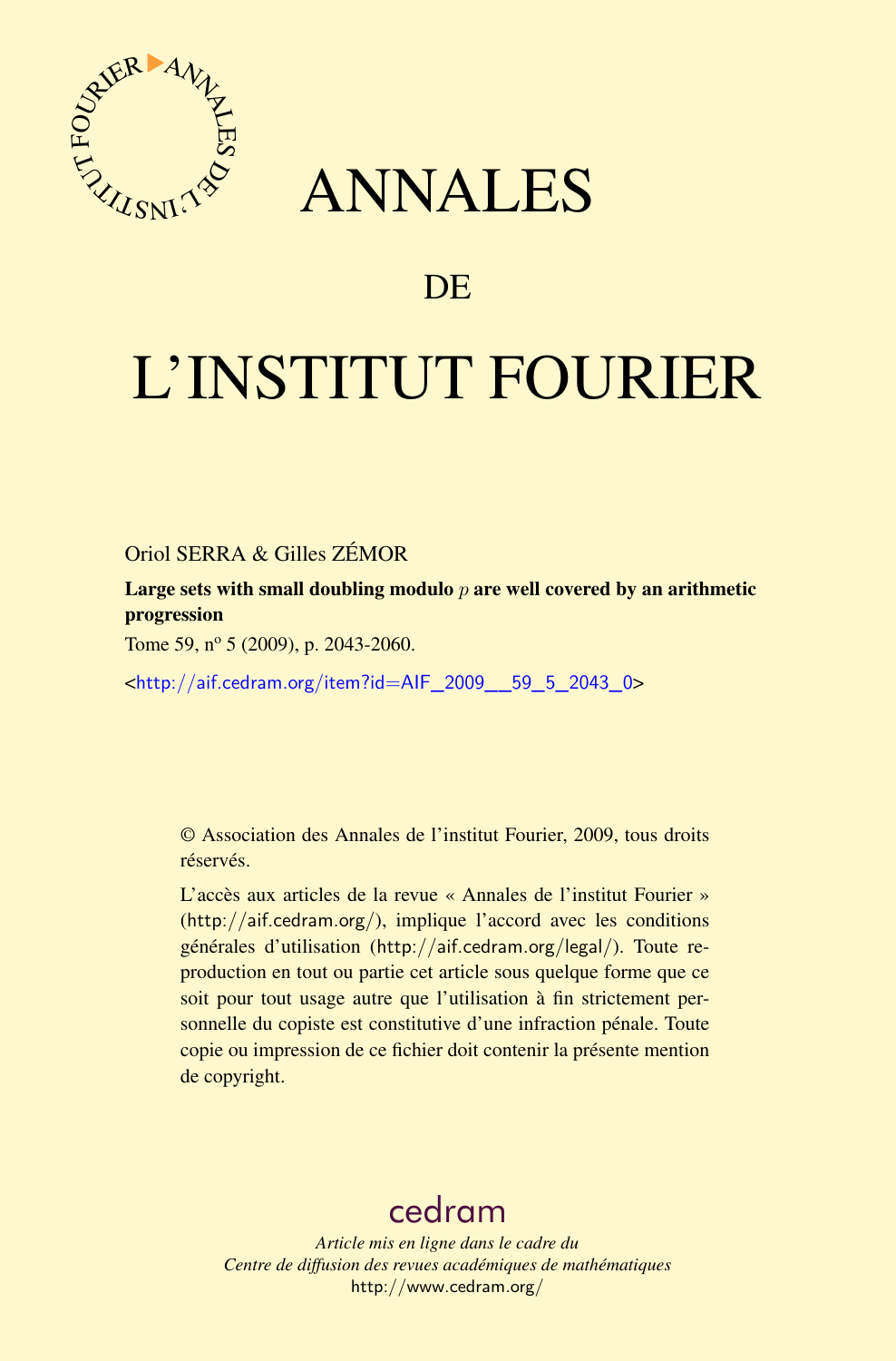### <span id="page-1-0"></span>LARGE SETS WITH SMALL DOUBLING MODULO *p* ARE WELL COVERED BY AN ARITHMETIC PROGRESSION

#### **by Oriol SERRA & Gilles ZÉMOR (\*)**

ABSTRACT. — We prove that there is a small but fixed positive integer  $\epsilon$  such that for every prime  $p$  larger than a fixed integer, every subset  $S$  of the integers modulo *p* which satisfies  $|\overline{2S}| \leq (2 + \epsilon)|S|$  and  $\overline{2}(|\overline{2S}|) - 2|S| + 3 \leq p$  is contained in an arithmetic progression of length  $|2S| - |S| + 1$ . This is the first result of this nature which places no unnecessary restrictions on the size of *S*.

RÉSUMÉ. — Nous démontrons qu'il existe un entier strictement positif  $\epsilon$ , petit mais fixé, tel que pour tout nombre premier *p* plus grand qu'un entier fixé, tout sous-ensemble *S* des entiers modulo *p* qui vérifie  $|2S| \leq (2+\epsilon)|S|$  et  $2(|2S|)-2|S|+$ 3 6 *p* est contenu dans une progression arithmétique de longueur *|*2*S| − |S|* + 1. Il s'agit du premier résultat de cette nature qui ne contraint pas inutilement le cardinal de *S*.

#### **1. Introduction**

In 1959 Freiman [\[2\]](#page-17-0) proved that if *S* is a set of integers such that

$$
|2S| \leqslant 3|S| - 4
$$

then *S* is contained in an arithmetic progression of length  $|2S| - |S| + 1$ .

This result is often known as Freiman's (3*k −* 4)–Theorem. It has been conjectured that the same result also holds in the finite groups  $\mathbb{Z}/p\mathbb{Z}$  of prime order. Working towards this conjecture, Freiman [\[3\]](#page-17-0) proved (see also [\[4\]](#page-17-0) and Nathanson [\[14\]](#page-18-0) for the following formulation of the result):

Keywords: Sumset, arithmetic progression, additive combinatorics.

Math. classification: 11P70.

<sup>(\*)</sup> Supported by the Spanish Ministry of Science under project MTM2008-06620-C03- 01.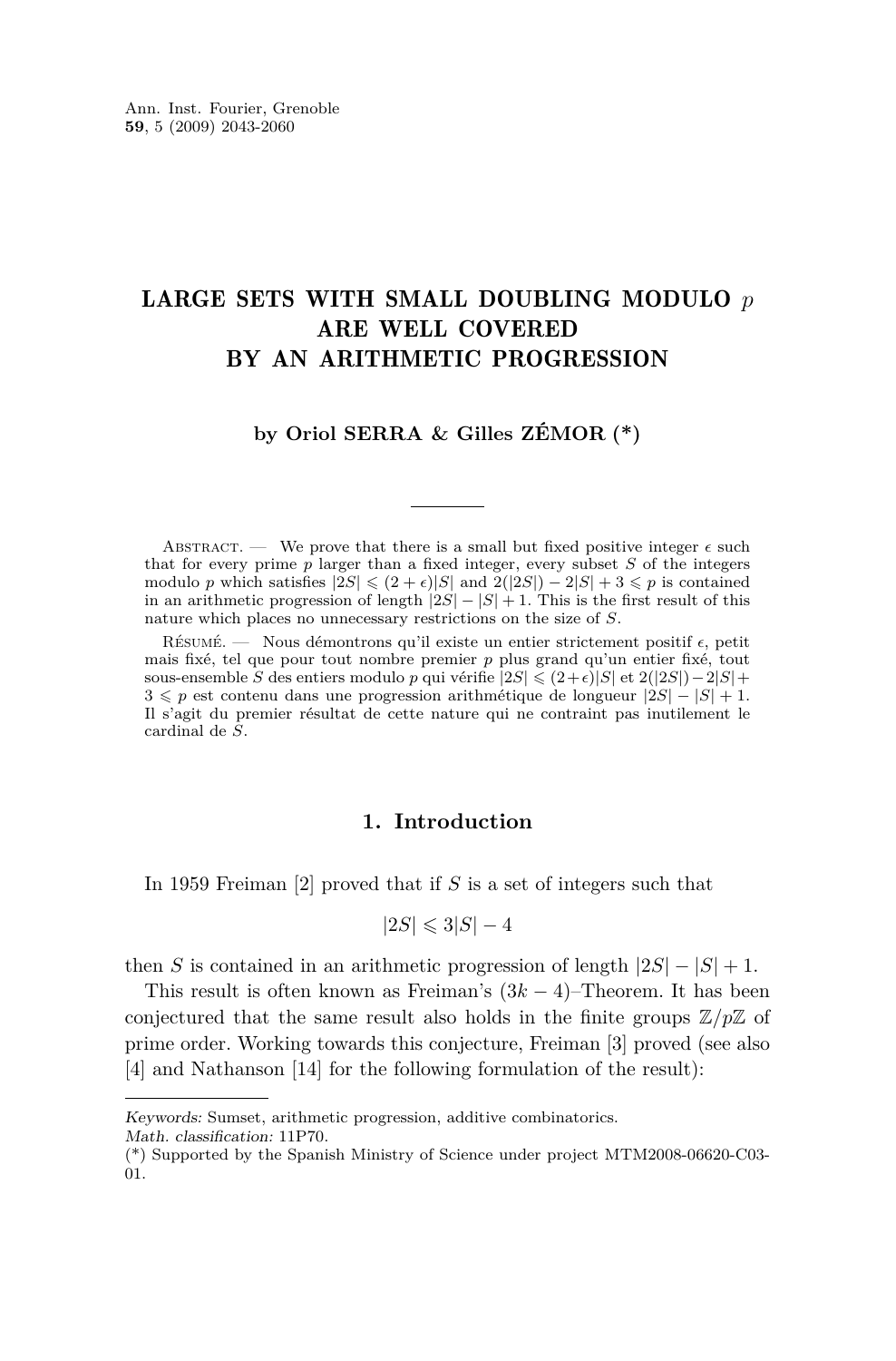<span id="page-2-0"></span>THEOREM 1.1 (Freiman [\[3\]](#page-17-0)). — Let  $S \subset \mathbb{Z}/p\mathbb{Z}$  such that  $3 \leq |S| \leq c_0 p$ and

$$
|2S| \leqslant c_1 |S| - 3,
$$

with  $0 < c_0 \leq 1/12$ ,  $c_1 > 2$  and  $(2c_1 - 3)/3 < (1 - c_0 c_1)/c_1^{1/2}$ . Then *S* is contained in an arithmetic progression of length  $|2S| - |S| + 1$ .

The largest possible numerical value of  $c_1$  given by this theorem is  $c_1 \approx$ 2*.*45, which falls somewhat short of the value predicted by the conjecture (namely 3). In addition, Theorem [1.1](#page-1-0) only guarantees the result for sets *S* that are small enough. For example, to guarantee  $c_1 = 2.4$ , the theorem needs the assumption  $|S| \leq p/35$ . This last assumption was improved to  $|S| \leq p/10.7$  by Rødseth [\[15\]](#page-18-0) but without improving the value of the constant *c*1.

It follows from a recent result of Green and Rusza [\[5\]](#page-17-0) on rectification of sets with small doubling in  $\mathbb{Z}/p\mathbb{Z}$  that the value of  $c_1$  can actually be pushed all the way to 3 while preserving the conclusion that *S* is contained in a short arithmetic progression, but this comes at the expense of a stringent condition on the size of *S*: namely the extra assumption  $|S| < 10^{-180}p$ .

In the present paper, we shall work at the conjecture from a different direction. Rather than focusing on the best possible value for the constant *c*1, we shall try to lift all restrictions on the size of *S*. First we need to formulate properly what should be the right version of Freiman's (3*k −* 4)– Theorem in Z*/p*Z.

For  $-1 \leq m \leq |S| - 4$ , we want the condition  $|2S| = 2|S| + m$  to imply that *S* is included in an arithmetic progression of length  $|S| + m + 1$ . One fact that has not been spelt out explicitly in the literature is that for such a result to hold, some lower bound on the size of the complement  $\mathbb{Z}/p\mathbb{Z} \setminus 2S$  of 2*S* must be formulated. Indeed, if  $p - |2S|$  is too small, the conclusion will not hold even if *m* is small compared to  $|S|$  – 4. Consider in particular the following example. Let  $S = \{0\} \cup \{m+3, m+4, \ldots, (p+1)/2\}$ . We have  $|2S| = p - (m + 1) = 2|S| + m$ , but straightforward counting shows that for fixed *m* and sufficiently large *p* any arithmetic progression of difference  $d \neq 1$  that contains *S* must contain approximately  $p/2$  elements not in *S*, hence *S* is not included in an arithmetic progression of length  $|S| + m + 1$ . For the desired result to hold, we must therefore add the condition  $p - |2S| > m + 1$ . We conjecture that this extra condition is sufficient for a  $\mathbb{Z}/p\mathbb{Z}$ -version of Freiman's  $(3k-4)$ –Theorem to hold. More precisely: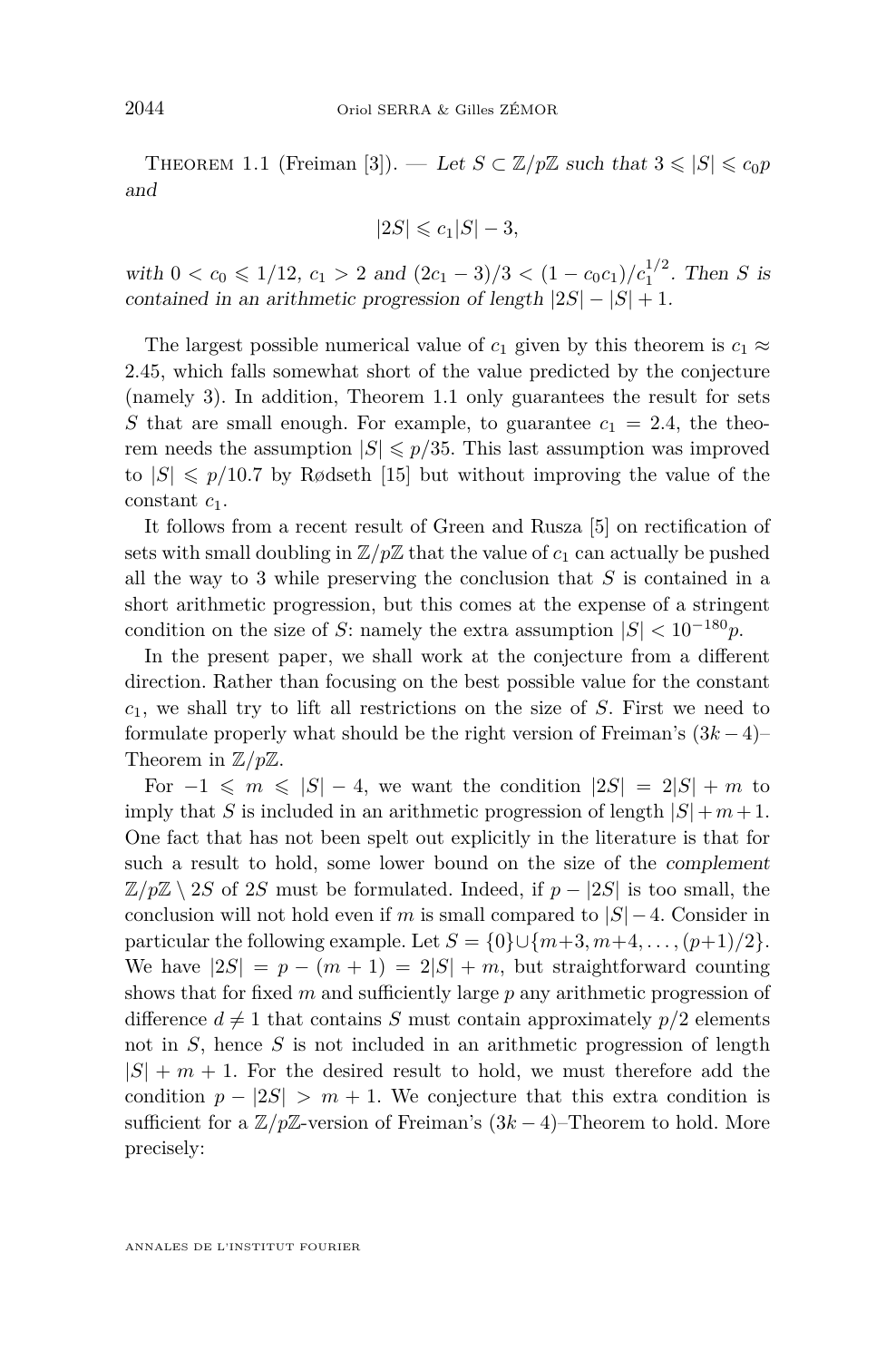<span id="page-3-0"></span>CONJECTURE 1.2. — Let  $S \subset \mathbb{Z}/p\mathbb{Z}$  and let  $m = |2S| - 2|S|$ . Suppose that *m* satisfies:

$$
-1 \leq m \leq \min\{|S| - 4, p - |2S| - 3\}.
$$

Then *S* is included in an arithmetic progression of length  $|S| + m + 1$ .

Note that  $p - |2S| = p - 2|S| - m$  can not be equal to  $m + 2$ , otherwise *p* would be an even number. Therefore the condition  $m \leq p - |2S| - 3$  of the conjecture is equivalent to  $p - |2S| > m + 1$  which is a necessary lower bound on  $p - |2S|$ , as the example above shows.

We remark that the cases  $m = -1, 0, 1$  of this conjecture are known. They are implied by Vosper's theorem [\[19\]](#page-18-0)  $(m = -1)$ , by a result of Hamidoune and Rødseth  $[10]$   $(m = 0)$  and by a result of Hamidoune and the present authors [\[11\]](#page-17-0)  $(m = 1)$ . In the present paper we shall prove conjecture [1.2](#page-2-0) for all values of *m* up to  $\epsilon|S|$ , where  $\epsilon$  is a fixed absolute constant. More precisely, our main result is:

THEOREM 1.3. — There exist positive numbers  $p_0$  and  $\epsilon$  such that, for all primes  $p > p_0$ , any subset *S* of  $\mathbb{Z}/p\mathbb{Z}$  such that

- (i)  $|2S| < (2 + \epsilon)|S|$ ,
- (ii)  $m = |2S| 2|S|$  satisfies  $m \leq \min\{|S| 4, p |2S| 3\}$ ,

is included in an arithmetic progression of length  $|S| + m + 1$ .

We shall prove this result with the numerical values  $\epsilon = 10^{-4}$  and  $p_0 =$ 2 94 .

In the past, the dominant strategy, already present in Freiman's original proof of Theorem [1.1,](#page-1-0) has been to rectify the set *S*, i.e., find an argument that enables one to claim that the sum  $S + S$  must behave as in  $\mathbb{Z}$ , and then apply Freiman's (3*k−*4)–Theorem. Rectifying *S* directly however, becomes more and more difficult when the size of *S* grows, hence the different upper bounds on *S* that one regularly encounters in the literature. In our case, without any upper bound on *S*, rectifying *S* by studying its structure directly is a difficult challenge. Our method will be indirect. Our strategy is to use an auxiliary set *A* that minimizes the difference  $|S + A| - |S|$  among all sets such that  $|A| \geq m+3$  and  $|S+A| \leq p-(m+3)$ . The set *A* is called an  $(m+3)$ -atom of *S* and using such sets to derive properties of *S* is an instance of the isoperimetric (or atomic) method in additive number theory which was introduced by Hamidoune and developed in [\[6,](#page-17-0) [7,](#page-17-0) [8,](#page-17-0) [9,](#page-17-0) [17,](#page-18-0) [11,](#page-17-0) [12\]](#page-17-0). The point of introducing the set *A* is that we shall manage to prove that it is both significantly smaller than *S* and also has a small sumset 2*A*. This will enable us to show that first the sum  $A + A$ , and then the sum  $S + A$ ,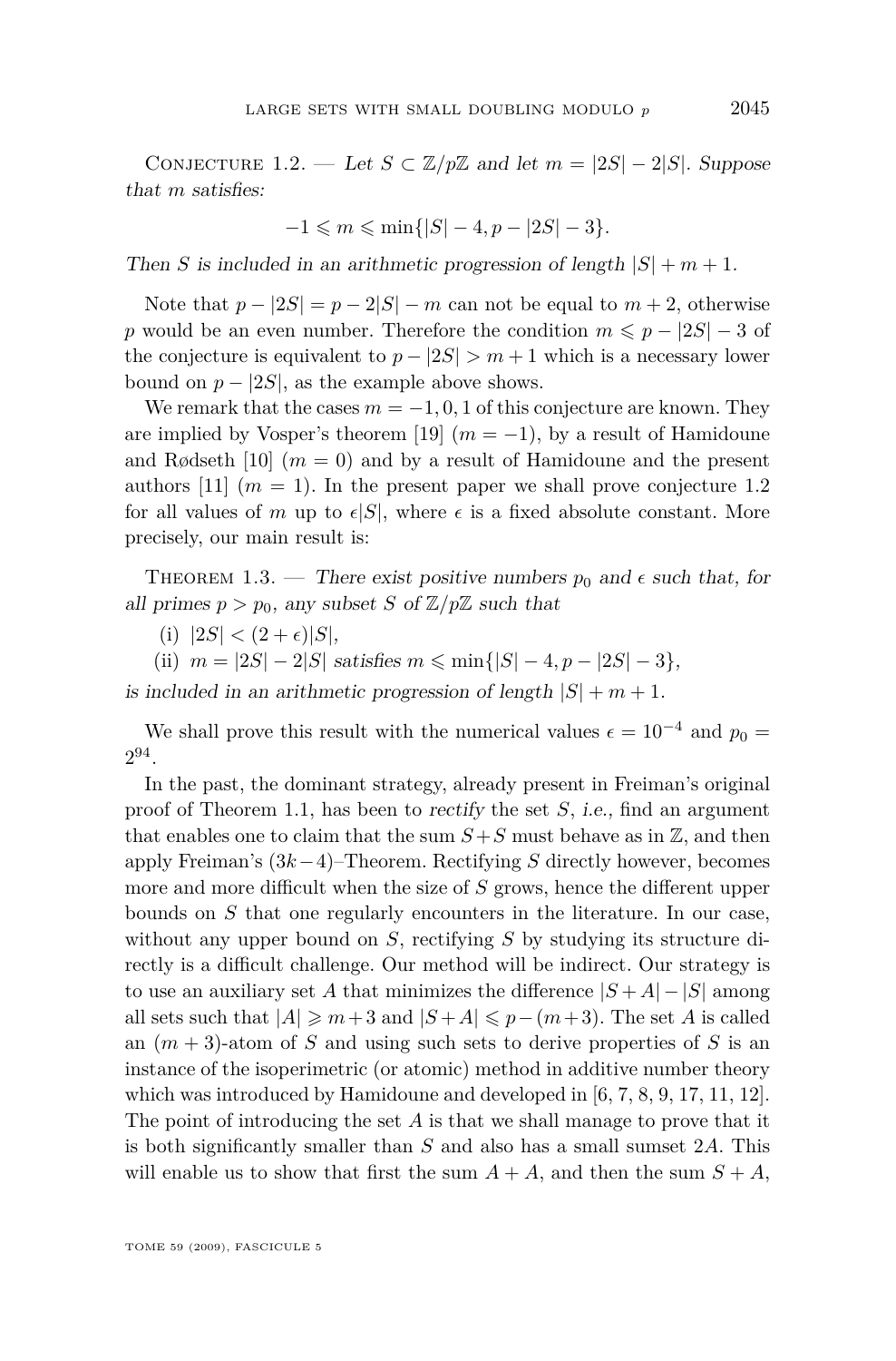<span id="page-4-0"></span>must behave as in Z. Finally we will use Lev and Smelianski's distinct set version [\[13\]](#page-18-0) of Freiman's (3*k −* 4)–Theorem to conclude.

The paper is organised as follows. The next section will introduce *k*atoms and their properties that are relevant to our purposes. In Section [3](#page-5-0) we will show how our method works proving Theorem [1.3](#page-3-0) in the relatively easy case when *m* is an arbitrary constant or a slowly growing function of  $p$  (i.e.,  $\log p$ ). In Section [4](#page-7-0) we will prove Theorem [1.3](#page-3-0) in full when *m* is a linear function of *|S|*.

#### **2. Atoms**

Let *S* be a subset of  $\mathbb{Z}/p\mathbb{Z}$  such that  $0 \in S$ . For a positive integer *k*, we shall say that *S* is *k*-separable if there exists  $X \subset \mathbb{Z}/p\mathbb{Z}$  such that  $|X| \geq k$ and  $|X + S| \leqslant p - k$ .

Suppose that *S* is *k*-separable. The *k*-th isoperimetric number of *S* is then defined by

(2.1)

 $\kappa_k(S) = \min\{|X+S| - |X|, |X \subset \mathbb{Z}/p\mathbb{Z}, |X| \geq k \text{ and } |X+S| \leq p-k\}.$ 

For a *k*-separable set *S*, a subset *X* achieving the above minimum is called a *k*-fragment of *S*. A *k*-fragment with minimal cardinality is called a *k*-atom.

What makes *k*-atoms interesting objects is the following lemma:

LEMMA 2.1 (The intersection property  $[7]$ ). — Let *S* be a subset of  $\mathbb{Z}/p\mathbb{Z}$  such that  $0 \in S$ , and suppose *S* is *k*-separable. Let *A* be a *k*-atom of *S*. Let *F* be a *k*-fragment of *S* such that  $A \not\subset F$ . Then  $|A \cap F| \leq k - 1$ .

The following Lemma follows from [\[9,](#page-17-0) Theorem 6.1], see also [\[12\]](#page-17-0):

LEMMA 2.2. — Let *S* ⊂  $\mathbb{Z}/p\mathbb{Z}$  with  $|S|$  ≥ 3 and 0 ∈ *S*. Suppose *S* is 2-separable and  $\kappa_2(S) \le |S| + m$ . Let *A* be a 2-atom of *S*. Then  $|A| \le m+3$ .

Lemma 2.2 implies the following upper bound on the size of atoms.

LEMMA 2.3. — Let  $k \geq 3$  and let A be a *k*-atom of a *k*-separable set  $S \subset \mathbb{Z}/p\mathbb{Z}$  with  $0 \in S$ ,  $|S| \geq 2$  and  $\kappa_k(S) \leq |S| + m$ . Then  $|A| \leq 2m + k + 2$ .

Proof. — The set *A* is clearly 2–separable. Let *B* be a 2–atom of *A* with 0 ∈ *B*, so that  $|B + A| ≤ |B| + |A| + m$ . Let  $b ∈ B$ ,  $b ≠ 0$ . By Lemma 2.2 we have  $|B| \leq m+3$ . Therefore,

$$
(2.2) \qquad |A \cup (b + A)| = |\{0, b\} + A| \leq |B + A| \leq |A| + 2m + 3.
$$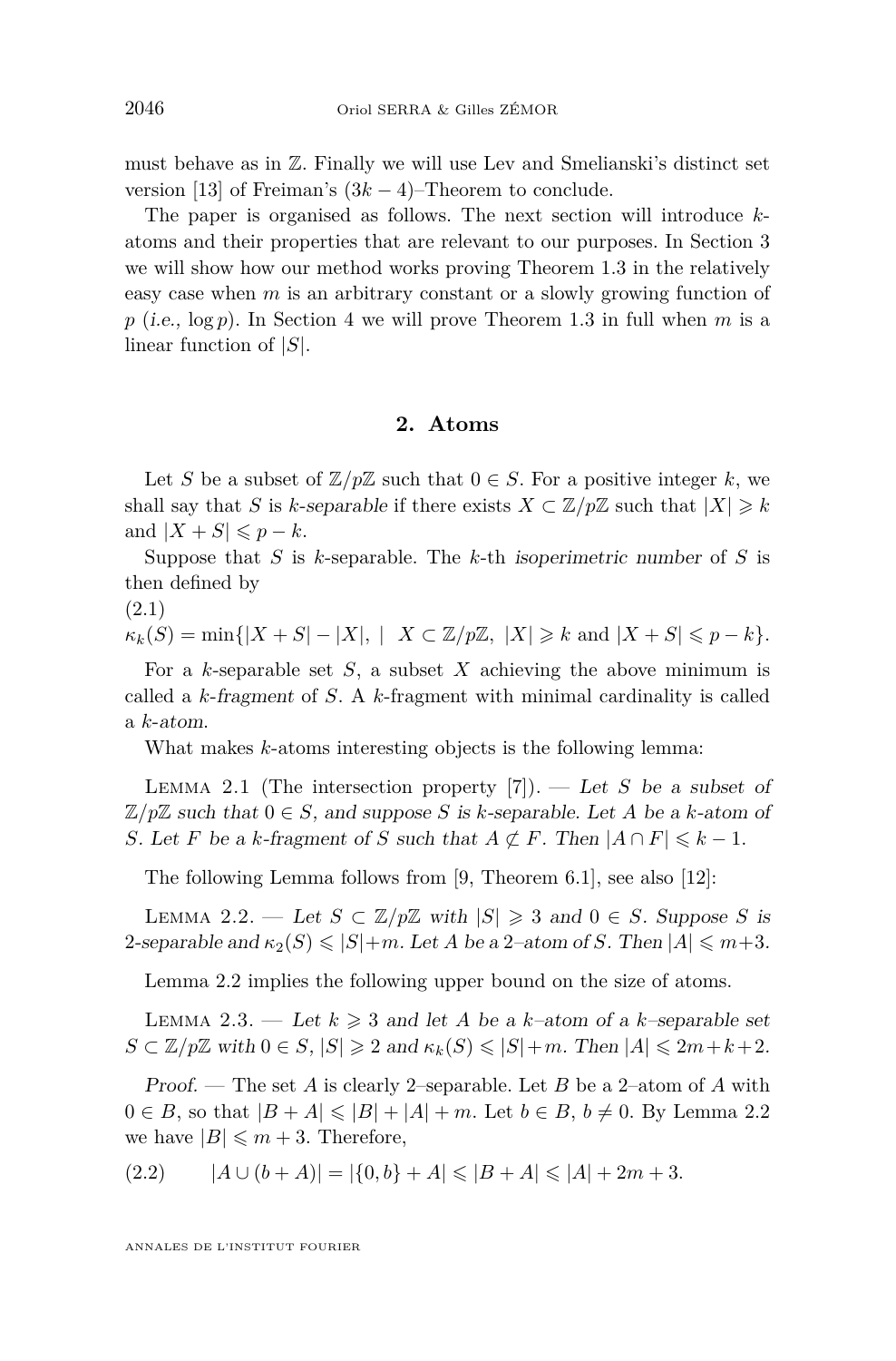<span id="page-5-0"></span>But  $b + A$  is also a  $k$ –atom of *S*. By the intersection property, it follows that  $|A \cap (b + A)| \leq k - 1$ . Hence  $2|A| - (k - 1) \leq |A \cup (b + A)|$  which together with  $(2.2)$  gives the result.

From now on *S* will refer to a subset of  $\mathbb{Z}/p\mathbb{Z}$  satisfying conditions (i) and (ii) of Theorem [1.3](#page-3-0) for a fixed  $\epsilon > 0$  to be determined later, and m always denotes the integer  $m = |2S| - |S|$ . Without loss of generality we will also assume  $0 \in S$ .

Note that condition (ii) implies that *S* is  $(m+3)$ –separable so that  $(m+3)$ -atoms of *S* exist. Note that by the definition of an atom, if *X* is an atom of *S* then so is  $x + X$  for any  $x \in \mathbb{Z}/p\mathbb{Z}$ . Therefore there are atoms containing the zero element.

In the sequel *A* will denote an  $(m+3)$ –atom of *S* with  $0 \in A$ . We will regularly call upon the following two inequalities:

(2.3) 
$$
|S + A| \leq |S| + |A| + m
$$

which follows from the definition of an atom, and

$$
(2.4) \t\t |A| \leq 3m + 5.
$$

which follows from Lemma [2.3](#page-4-0) with  $k = m + 3$ .

The reader should also bear in mind that for all practical purposes, inequality (2.4) means that we will only be dealing with cases when *|A|* is significantly smaller than *|S|*. Indeed, we shall prove Theorem [1.3](#page-3-0) for a small value of  $\epsilon$ , namely  $\epsilon = 10^{-4}$ , so that 3*m* is very much smaller than *|S|*. We can also freely assume that  $|S| \geq p/35$ , since otherwise Freiman's Theorem [1.1](#page-1-0) gives the result with  $\epsilon = 0.4$ . The prime p will also be assumed to be larger than some fixed value  $p_0$  to be determined later.

#### **3.** The case  $m \leqslant \log p$

In this section we will deal with the case when *m* is a very small quantity, i.e., smaller than a logarithmic function of *p*. This will allow us to introduce, without technical difficulties to hinder us, the general idea of the method which is to first show that *A* must be contained in a short arithmetic progression and then to transfer the structure of *A* to the larger set *S*. It will also serve the additional purpose of allowing us to suppose  $m \geq 6$  when we switch to the looser condition  $m \leq \epsilon |S|$ .

We start by stating some results that we shall call upon. The first is a generalization of Freiman's Theorem in Z to sums of different sets and is proved by Lev and Smelianski in [\[13\]](#page-18-0), we give it here somewhat reworded (see also [\[14,](#page-18-0) Th. 4.8], or [\[18,](#page-18-0) Th. 5.12] for a slightly weaker version).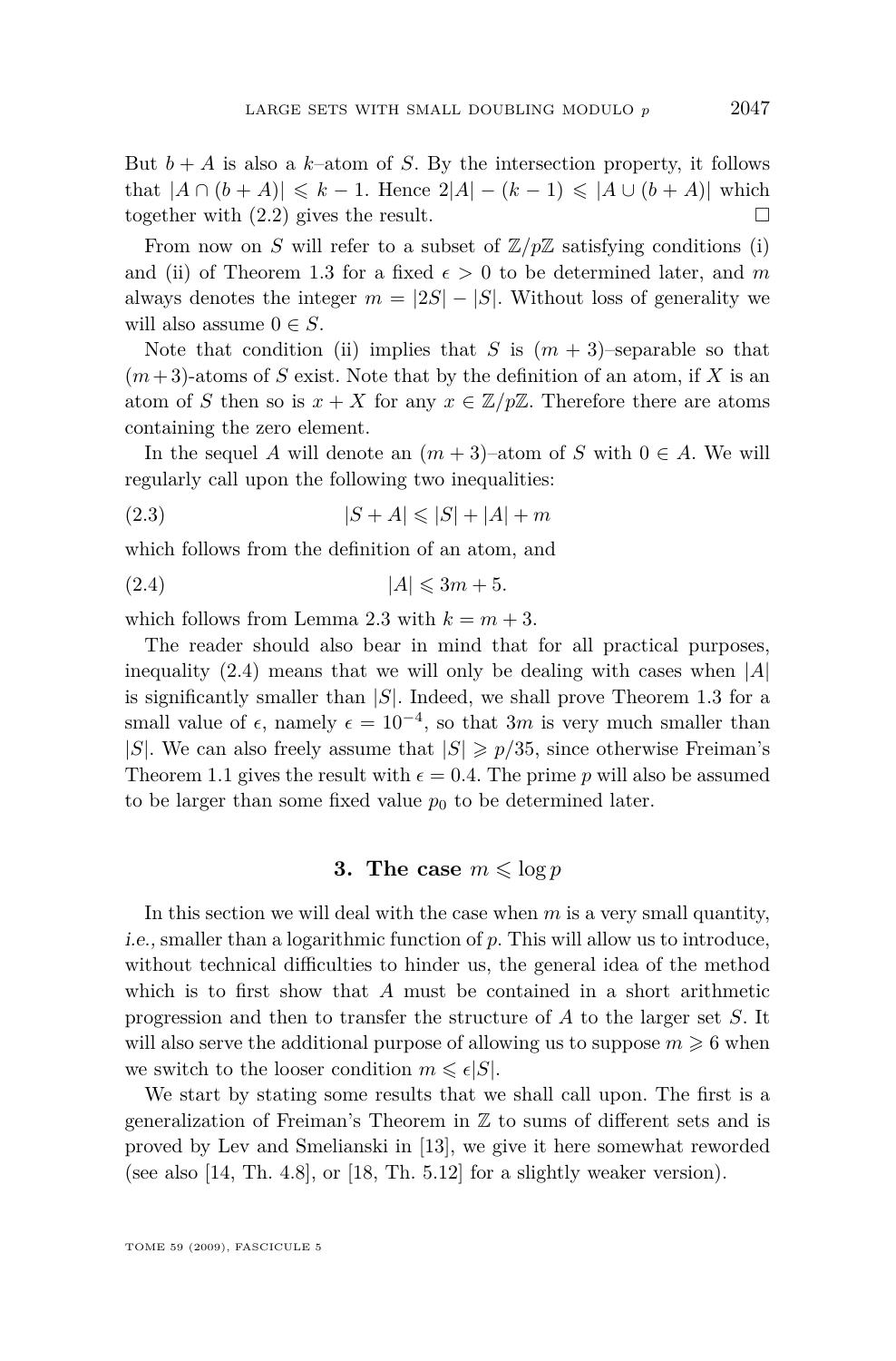<span id="page-6-0"></span>Theorem 3.1 (Lev and Smelianski [\[13\]](#page-18-0)). — Let *X* and *Y* be two nonempty finite sets of integers with

$$
|X + Y| = |X| + |Y| + \mu.
$$

Assume that  $\mu \leq \min\{|X|, |Y|\} - 3$  and that one of the two sets  $X, Y$ has size at least  $\mu + 4$ . Then *X* is contained in an arithmetic progression of length  $|X| + \mu + 1$  and *Y* is contained in an arithmetic progression of length  $|Y| + \mu + 1$ .

The second result we shall use is due to Bilu, Lev and Ruzsa [\[1,](#page-17-0) Theorem 3.1<sup>(1)</sup> and gives a bound on the length of small sets in  $\mathbb{Z}/p\mathbb{Z}$ . By the length  $\ell(X)$  of a set  $X \subset \mathbb{Z}/p\mathbb{Z}$  we mean the length (cardinality) of the shortest arithmetic progression which contains *X*.

THEOREM 3.2 (Bilu, Lev, Ruzsa [\[1\]](#page-17-0)). — Let  $X \subset \mathbb{Z}/p\mathbb{Z}$  with  $|X| \leq$  $\log_4 p$ . Then  $\ell(X) < p/2$ .

Theorem 3.2 will be used to show that, when *m* is small enough, then the atom *A* is contained in a short arithmetic progression.

LEMMA 3.3. — Suppose that  $6m + 11 \leq \log_4 p$ . Then *A* is contained in an arithmetic progression of length  $2(|A| - 1)$ .

Proof. — Since we assume  $|S| \geq p/35$ , it follows from [\(2.3\)](#page-5-0) and [\(2.4\)](#page-5-0) that *A* is an  $(m+4)$ –separable set. Let therefore *B* be an  $(m+4)$ –atom of *A* containing 0, so that  $|B + A| \leq |B| + |A| + m$ . By Lemma [2.3](#page-4-0) we have  $|B| \leq 3m + 6$  so that  $|A \cup B| \leq 6m + 11$ . By the present lemma's hypothesis, it follows from Theorem 3.2 that  $A \cup B$  is contained in an arithmetic progression of length less than  $p/2$ . The sum  $A+B$  can therefore be considered as a sum of integers, so that Theorem [3.1](#page-5-0) applies and *A* is contained in an arithmetic progression of length  $|A| + m + 1 \leq 2|A| - 2$ .  $\Box$ 

We now proceed to deduce from Lemma 3.3 the structure of *S*. It will be convenient to introduce the following notation.

Recall that we denote by  $\ell(X)$  the length of the smallest arithmetic progression containing *X*. By  $\ell_X(Y)$  we shall denote the length of a smallest arithmetic progression of difference *x* containing *Y* , where *x* is the difference of a shortest arithmetic progression containing *X*.

The point of the above definition is that if we have  $\ell_A(S) + \ell(A) \leqslant p$ then the sum  $S + A$  can be considered as a sum in  $\mathbb{Z}$ , so that [\(2.3\)](#page-5-0) and Theorem [3.1](#page-5-0) applied to *S* and *A* imply Theorem [1.3.](#page-3-0) We summarize this point in the next Lemma for future reference.

 $(1)$  In [\[1\]](#page-17-0) their statement is slightly different from Theorem 3.2, but this is actually what they prove.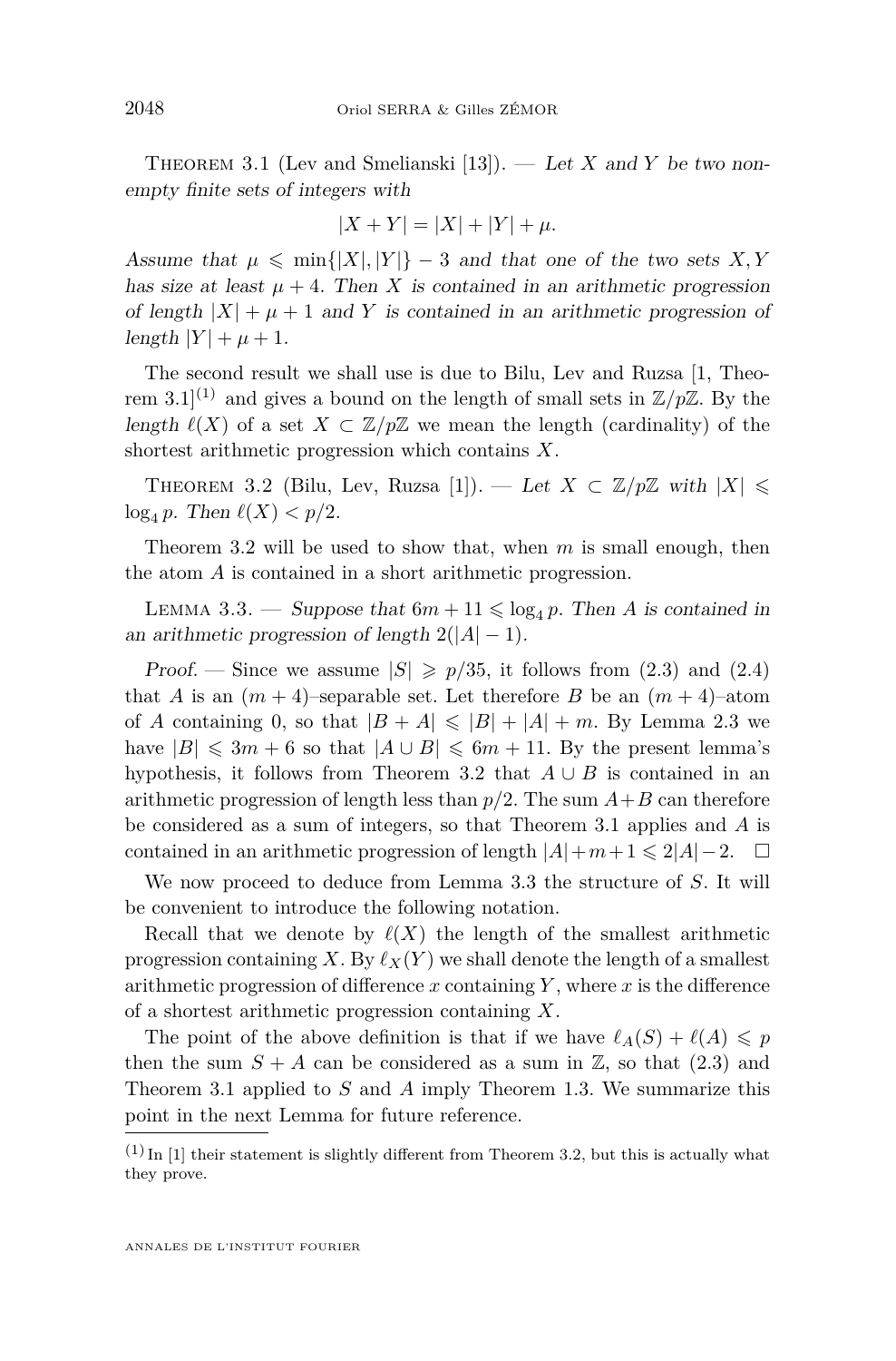<span id="page-7-0"></span>LEMMA 3.4. — If  $\ell_A(S) + \ell(A) \leqslant p$  then Theorem [1.3](#page-3-0) holds.

Whenever we will wish transfer the structure of *A* to *S* we will assume that  $\ell_A(S) + \ell(A) > p$  and look for a contradiction. We can think of this hypothesis as *S* having no 'holes' of length  $\ell(A)$ . In the present case of very small *m*, the desired result on *S* follows with very little effort.

LEMMA 3.5. — Suppose that  $6m + 11 \leq \log_4 p$ . Then *S* is contained in an arithmetic progression of length  $|S| + m + 1$ .

Proof. — By Lemma [3.3,](#page-6-0) *A* is contained in an arithmetic progression of difference *r*, that we can assume to equal  $r = 1$ , and of length  $2(|A| - 1)$ . In particular *A* has two consecutive elements. Without loss of generality we may replace *A* by a translate of *A* and assume that  $\{0,1\} \subset A$ . Let *S* =  $S_1$  *∪ · · · ∪*  $S_k$  be the decomposition of *S* into maximal arithmetic progressions of difference 1, so that

$$
|S + A| \geq |S| + k.
$$

Because of [\(2.3\)](#page-5-0) we have  $k \leq |A| + m$ . By Lemma [3.4](#page-6-0) we can assume every maximal arithmetic progression in the complement of *S* to have length at most  $\ell(A)$ . Therefore,

$$
\ell_A(S) + \ell(A) \leq |S| + k\ell(A) \leq |S| + (|A| + m)2(|A| - 1).
$$

Now by [\(2.4\)](#page-5-0) we get

$$
\ell_A(S) + \ell(A) \leqslant |S| + (4m+5)(6m+8) < |S| + (\log_4 p)^2 < \frac{p}{2} + (\log_4 p)^2
$$

since  $|S| < p/2$ . We have  $\log_4^2 p < p/2$  for all *p* therefore we get  $\ell_A(S)$  +  $\ell(A) < p$ , a contradiction.

#### **4. The general case**

#### **4.1. Overview**

When *m* grows we encounter two difficulties. First, Theorem [3.2](#page-6-0) will not apply anymore to any set containing *A*, and we need an alternative method to argue that *A* is contained in a short arithmetic progression. Second, even if we do manage to prove that *A* is contained in a short arithmetic progression, we will not be able to deduce the structure of *S* from [\(2.3\)](#page-5-0) by the simple technique of the preceding section.

We will now use an extra tool, namely the Plünecke-Ruzsa estimates for sumsets; see e.g. [\[16,](#page-18-0) [14\]](#page-18-0).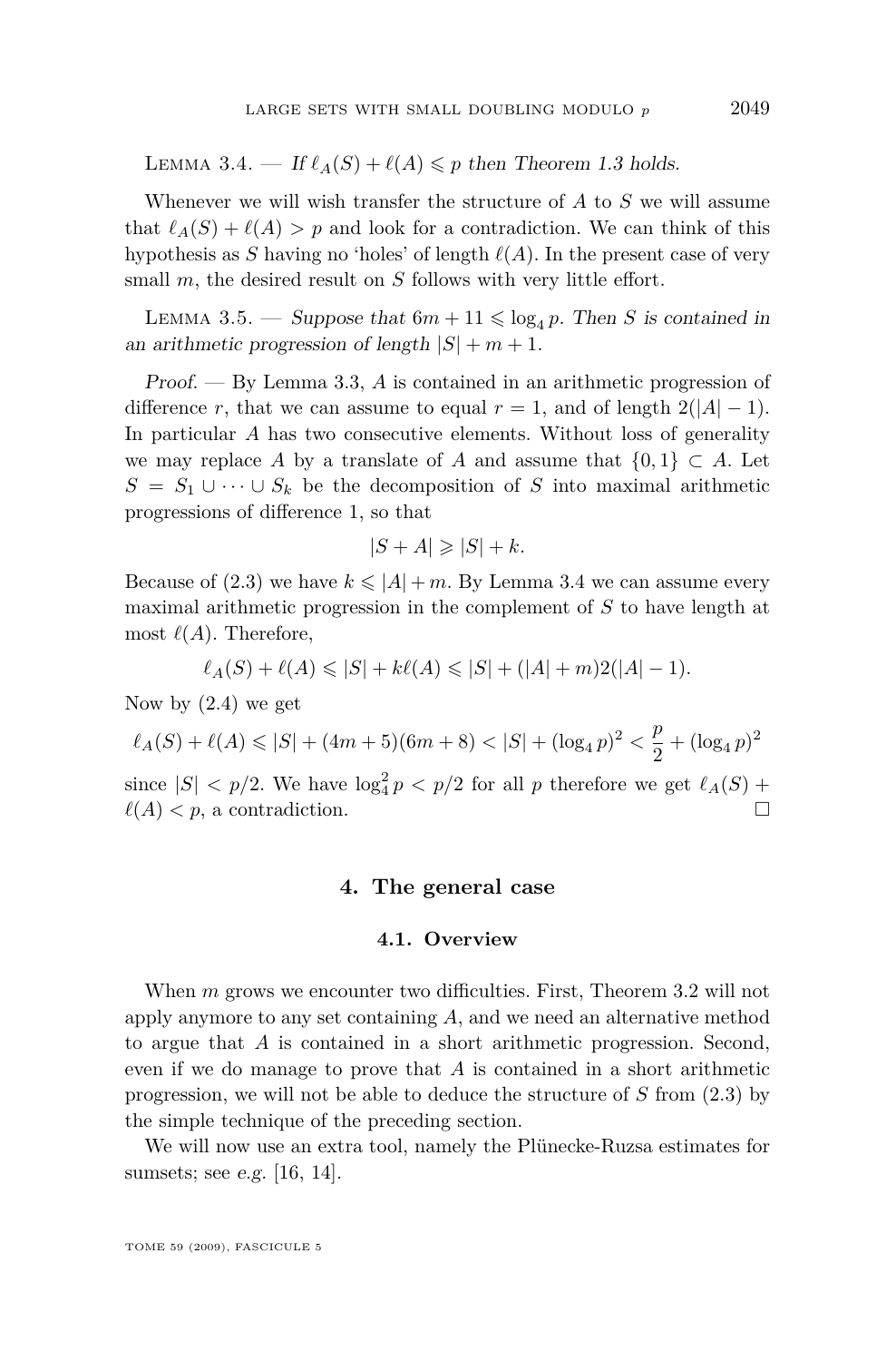<span id="page-8-0"></span>Theorem 4.1 (Plünecke-Ruzsa [\[16\]](#page-18-0)). — Let *S* and *T* be finite subsets of an abelian group with  $|S+T| \le c|S|$ . There is a nonempty subset  $S' \subset S$ such that

$$
|S' + jT| \leqslant c^j |S'|.
$$

The Plünecke-Ruzsa inequalities applied to *S* and *A* will give us that there exists a positive  $\delta$  such that either *A* is contained in a progression of length  $(2 - \delta)(|A| - 1)$  or 2*A* is contained in an arithmetic progression of length  $(2 - \delta)(|2A| - 1)$  (Lemma [4.4\)](#page-10-0). We will then proceed to transfer the structure of *A* or 2*A* to *S*.

Again we shall use Lemma [3.4](#page-6-0) to assume that *S* does not contain a "gap" of length  $\ell(A)$  or  $\ell(2A)$ . We define the density of a set  $X \subset \mathbb{Z}/p\mathbb{Z}$  as  $\rho(X) = (|X|-1)/\ell(X)$ . If  $\ell(A) \leq (2-\delta)(|A|-1)$  we will argue that the sum *S* + *A* must have a density at least that of *A* and get a contradiction with the upper bound on  $|S + A|$ . The details will be given in Subsection [4.3.](#page-11-0)

We will not be quite done however, because we can not guarantee that  $\ell(A) \leq (2 - \delta)(|A| - 1)$  holds. In that case we have to fall back on the condition  $\ell(2A) \leq (2 - \delta)(|2A| - 1)$ , meaning that it is the set 2*A*, rather than *A*, that has large enough density. In this case we have to work a little harder. We proceed in two steps: we first apply the Plünecke-Ruzsa inequalities again to show that there exists a large subset *T* of *S* such that  $|T + 2A|$  is small. We then apply the density argument to show that *T* must be contained in an arithmetic progression with few missing elements. We then focus on the remaining elements of *S*, i.e., the set  $S \setminus T$ . We will again argue that if this set has a gap of length  $\ell(A)$  the desired result holds and otherwise the density argument will give us that  $S + A$  is too large. This analysis is detailed in Subsection [4.4](#page-13-0) and will conclude our proof of Theorem [1.3.](#page-3-0)

#### **4.2. Structure of** *A*

LEMMA 4.2. — Suppose  $6 \le m \le \epsilon |S|$  with  $\epsilon \le 10^{-4}$ . Then for any positive integer  $k \leq 32$  we have

$$
|kA| \leq k(|A|+m)\left(1+\frac{5k\epsilon}{2}\right)+1.
$$

 $Proof.$  — Rewrite  $(2.3)$  as

$$
|S+A|\leqslant |S|+|A|+m=c|S|,
$$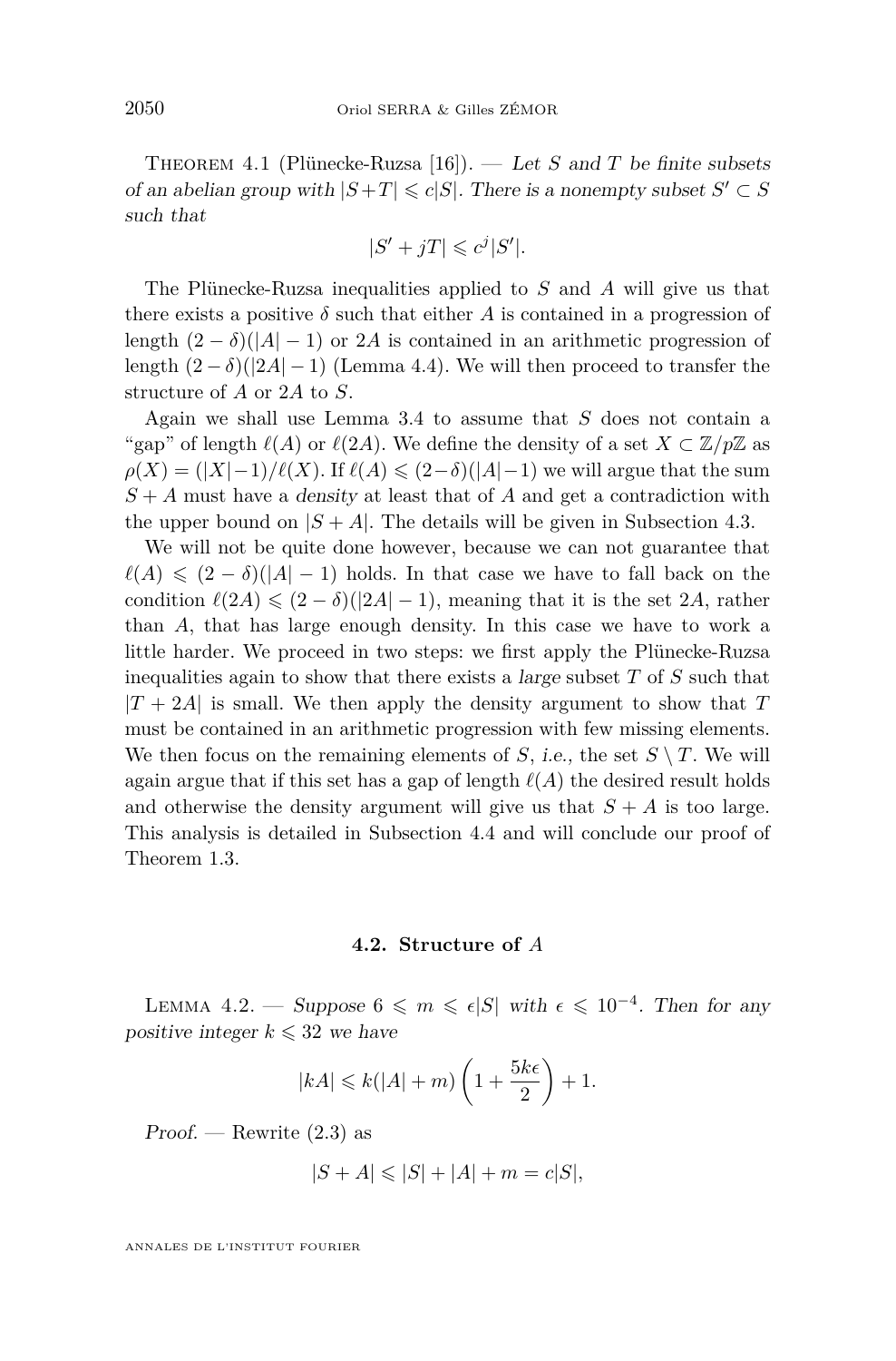<span id="page-9-0"></span>with  $c = 1 + \frac{|A| + m}{|S|}$ . By Theorem [4.1](#page-7-0) (Plünecke–Ruzsa), for each *k* there is a subset  $S' = S'(k)$  such that

$$
(4.1) \t\t |S' + kA| \leqslant c^k |S'|.
$$

Apply [\(2.4\)](#page-5-0) and  $m \ge 6$  to get  $|A| \le 3m + 5 \le 4m$ . Since  $m \le \epsilon |S|$  we obtain for the constant *c* just defined  $c \leq 1 + 5\epsilon$ . We clearly have

$$
c^k|S'| \leqslant c^k|S| \leqslant (1+5\epsilon)^k|S| < 2|S| < p
$$

for  $k \leq 32$ . Now apply the Cauchy-Davenport Theorem to  $S' + kA$  in (4.1) to obtain  $|S'| + |kA| - 1 \leqslant c^k |S'|$ , from which

(4.2) 
$$
|kA| \leqslant (c^k - 1)|S'| + 1 \leqslant (c^k - 1)|S| + 1.
$$

Numerical computations give that

$$
(1+x)^k \leq 1 + kx + \frac{k^2}{2}x^2
$$

for any positive real number  $x \le 5.10^{-4}$  and for  $k \le 32$ . Hence, since  $c = 1 + (|A| + m)/|S| \le 1 + 5\epsilon$ , we can write, for  $k \le 32$ ,

$$
c^{k} = \left(1 + \frac{|A| + m}{|S|}\right)^{k} \leq 1 + k\frac{|A| + m}{|S|} + \frac{k^{2}}{2}\left(\frac{|A| + m}{|S|}\right)^{2}.
$$

Applied to (4.2) we get

$$
|kA| \le k(|A| + m) + \frac{k^2}{2} \left( \frac{(|A| + m)^2}{|S|} \right) + 1
$$
  

$$
\le k(|A| + m) \left( 1 + \frac{k}{2} \frac{(|A| + m)}{|S|} \right) + 1
$$
  

$$
\le k(|A| + m) \left( 1 + \frac{5k\epsilon}{2} \right) + 1,
$$

as claimed.

LEMMA 4.3. — If  $6 \le m \le \epsilon |S|$  with  $\epsilon \le 10^{-4}$ , then *A* and 2*A* are contained in an arithmetic progression of length less than *p/*2.

Proof. — Put  $k = 2^j$  and  $c_1 = 2.44$ . Suppose that  $|2^j A| \geq c_1 |2^{j-1} A| - 3$ for each  $1 \leq j \leq 5$ . Then,

$$
|32A| \geq c_1^5|A| - 3(c_1^5 - 1)/(c_1 - 1) \geq 86|A| - 179 \geq 65|A| + 10,
$$

where in the last inequality we have used  $|A| \geq m+3 \geq 9$ . On the other hand, by Lemma [4.2,](#page-8-0) we have

(4.3) 
$$
|kA| \le k(|A|+m)\left(1+\frac{5k\epsilon}{2}\right)+1 \le 2k(1+\frac{5k\epsilon}{2})|A|,
$$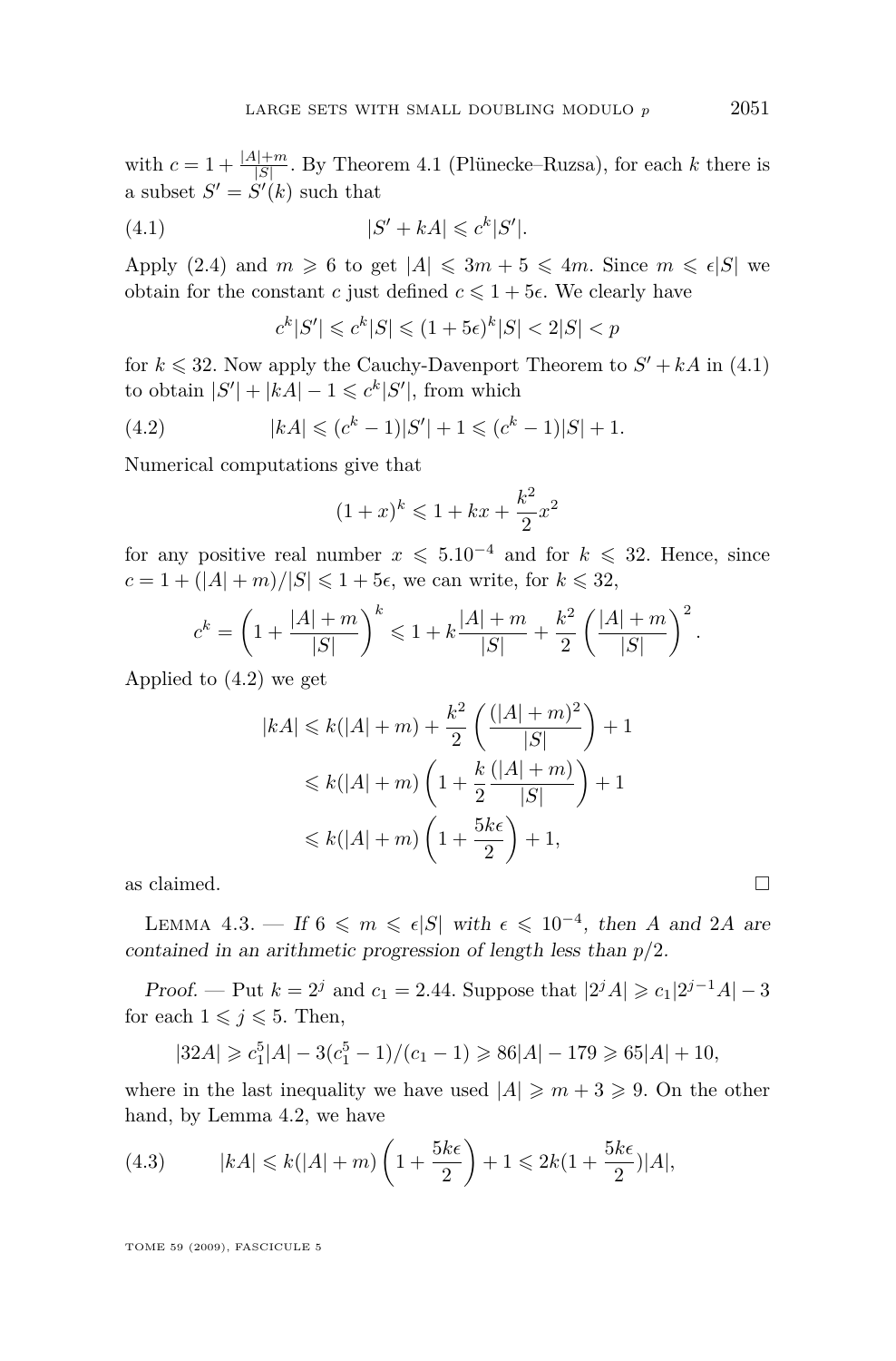<span id="page-10-0"></span>which, for  $k = 32$ , gives  $|32A| \le 64(1+80\epsilon)|A| \le 65|A|$ , a contradiction. Hence  $|2^{j}A| \leq c_1|2^{j-1}A| - 3$  for some  $1 \leq j \leq 5$ . Since

 $|2^{j-1}A| \leq 16A| \leq 32(1+40\epsilon)|A| \leq 64(1+40\epsilon)\epsilon p < 8 \cdot 10^{-3}p$ ,

where again we have used inequality [\(4.3\)](#page-9-0) for  $k = 16$  and  $|A| \le 4m \le$  $4\epsilon|S|$  ≤ 2 $\epsilon p$ . It follows from Freiman's Theorem [1.1](#page-1-0) (with  $c_0 = 8 \cdot 10^{-3}$  and  $c_1 = 2.44$ ) that  $A \subset 2^{j-1}A$  is contained in an arithmetic progression of length at most

$$
|2^j A| - |2^{j-1} A| + 1 < 1.44 |2^{j-1} A| \leq (1.44) 8 \cdot 10^{-3} p.
$$

In particular, *A* and 2*A* are included in arithmetic progressions of lengths less than  $p/2$ .

Now that we know that *A* and 2*A* are contained in an arithmetic progression of length smaller than  $p/2$ , we can apply to them the Freiman's  $(3k-4)$ –Theorem to get the following result.

LEMMA 4.4. — Suppose 6  $\leqslant$  *m*  $\leqslant$   $\epsilon$ |*S*| with  $\epsilon$   $\leqslant$  10<sup>−4</sup>, and let 0 <  $\delta \leq 10^{-1}$ . If *A* is not contained in an arithmetic progression of length (2*−δ*)(*|A| −*1) then 2*A* is contained in an arithmetic progression of length  $(2 - \delta)(|2A| - 1).$ 

*Proof.* — Suppose first that  $|2A| \geq (3 - \delta)(|A| - 1)$  and  $|4A| \geq (3 - \delta)(|A| - 1)$  $\delta$ )( $|2A|$  – 1). Then

(4.4) 
$$
|4A| \geq (3 - \delta)^2 |A| - (3 - \delta)^2 - (3 - \delta) \geq (3 - \delta)^2 |A| - 12.
$$

On the other hand, Lemma [4.2](#page-8-0) for  $k = 4$  and  $\epsilon = 10^{-4}$  gives  $|4A| \le$  $4(1+10\epsilon)(|A|+m)+1$ . By using (4.4) and  $m \leq |A|-3$  we get

$$
(3 - \delta)^2 |A| - 12 \le 8(1 + 10\epsilon)|A| - 12(1 + 10\epsilon) + 1.
$$

Since  $m \ge 6$ , we have  $|A| \ge m+3 \ge 9$ . Therefore we obtain

$$
(3 - \delta)^2 |A| < \left( 8(1 + 10\epsilon) + \frac{1}{9} \right) |A|,
$$

a contradiction for  $\delta \leq 0.1$ .

Hence,

- (a) either  $|2A|$  <  $(3 − δ)(|A| − 1)$  <  $3|A| − 3$ , but since  $\ell(A)$  <  $p/2$  by Lemma [4.3,](#page-9-0) Freiman's (3*k−*4)–Theorem applies and *A* is contained in an arithmetic progression of length  $|2A|-(|A|-1) \leq (2-\delta)(|A|-1)$ .
- (b) Or  $|4A| < (3 \delta)(|2A| 1) < 3|2A| 3$ , but using Lemma [4.3](#page-9-0) again, Freiman's (3*k −* 4)–Theorem implies that 2*A* is contained in an arithmetic progression of length  $(2 - \delta)(|2A| - 1)$ .

 $\Box$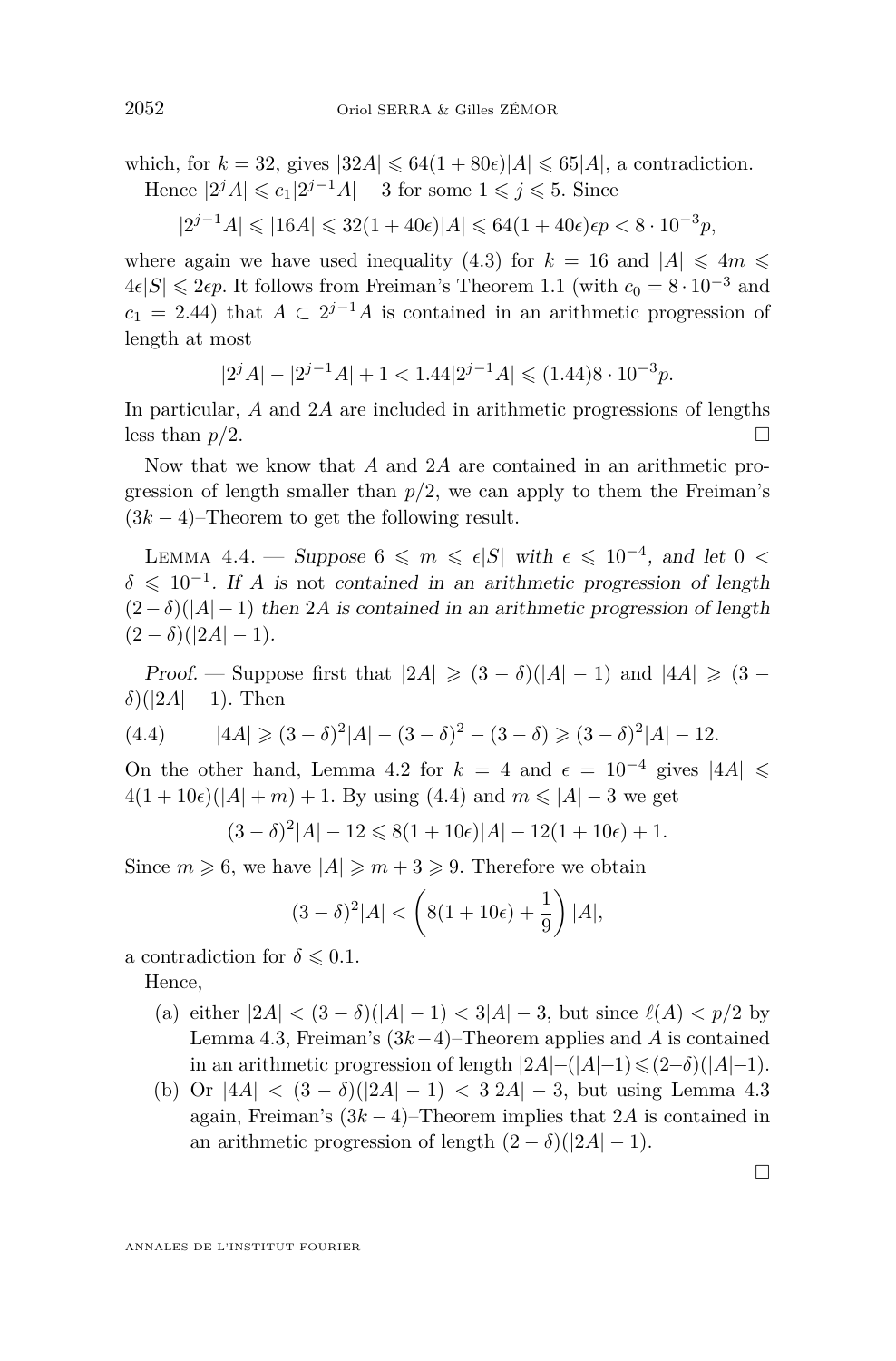#### **4.3. Structure of** *S* when  $\ell(A)$  is small.

<span id="page-11-0"></span>For a subset  $B \subset \mathbb{Z}/p\mathbb{Z}$  define the density of *B* by

$$
\rho B = \frac{|B| - 1}{\ell(B)}.
$$

The next lemma gives a lower bound for the cardinality of a sumset of two subsets  $B, C \in \mathbb{Z}/p\mathbb{Z}$  when  $\ell(B) + \ell(C) > p$  in terms of their densities. In the statement, by an interval  $[a, b)$  in  $\mathbb{Z}_p$  we mean the set  $\{a, a+1, \ldots, b-1\}$ .

LEMMA 4.5. — Let 0 ∈ *C* ⊂ Z/pZ with *C* ⊂ [0,  $\ell$ (*C*)) and  $\ell$ (*C*) < p/2. Let  $I_1, \ldots, I_i, \ldots, I_{2t}$  be the sequence of intervals defined by  $I_i = [(i -$ 1)*c*, *ic*), where  $c = \ell(C)$  and  $t < p/2c$ . Let  $B \subset \mathbb{Z}/p\mathbb{Z}$  such that for every *i* = 1, . . . , 2*t*, we have  $I_i \cap B \neq \emptyset$ . Then,

$$
|B+C| \geq |B \cup [(B+C) \cap I]| \geq |B| + (t-\frac{1}{2})\ell(C)\left(\rho C - \frac{|B \cap I|}{(2t-1)c}\right),
$$

where  $I = I_1 \cup \ldots \cup I_{2t}$ .

*Proof.* — Let  $B' = B \cap I$ . Let  $B_0^i = B' \cap I_{2i-1}$  and  $B_1^i = B' \cap I_{2i}$  and define  $B'_0 = \bigcup_{i=1}^t B_0^i$ ,  $B'_1 = \bigcup_{i=1}^t B_1^i$  so that  $B' = B'_0 \cup B'_1$ . Note that, since  $C \subset [0, c),$ 

$$
(B_0^i + C) \cap (B_0^j + C) = \emptyset
$$

for  $i \neq j$  and that  $B_0^i + C \subset I_{2i-1} \cup I_{2i}$ . Therefore  $B'_0 + C$  can be written as the following union of disjoint sets.

$$
B'_{0} + C = \bigcup_{i=1}^{t} (B_{0}^{i} + C) \subset I_{1} \cup ... \cup I_{2t}.
$$

Hence, since every set  $B_0^i$  is nonempty, the Cauchy-Davenport Theorem implies

(4.5) 
$$
|B'_0 + C| \geq |B'_0| + t(|C| - 1).
$$

In a similar manner we have

$$
(B'_1 + C) \cap I = \bigcup_{i=1}^{t-1} (B_1^i + C) \cup (B_1^{2t} + C) \cap I
$$
  

$$
\supset \bigcup_{i=1}^{t-1} (B_1^i + C) \cup B_1^{2t}
$$

so that, applying the Cauchy-Davenport Theorem for  $i = 1 \ldots t-1$ , we get

(4.6) 
$$
|(B'_1+C)\cap I|\geq |B'_1|+(t-1)(|C|-1).
$$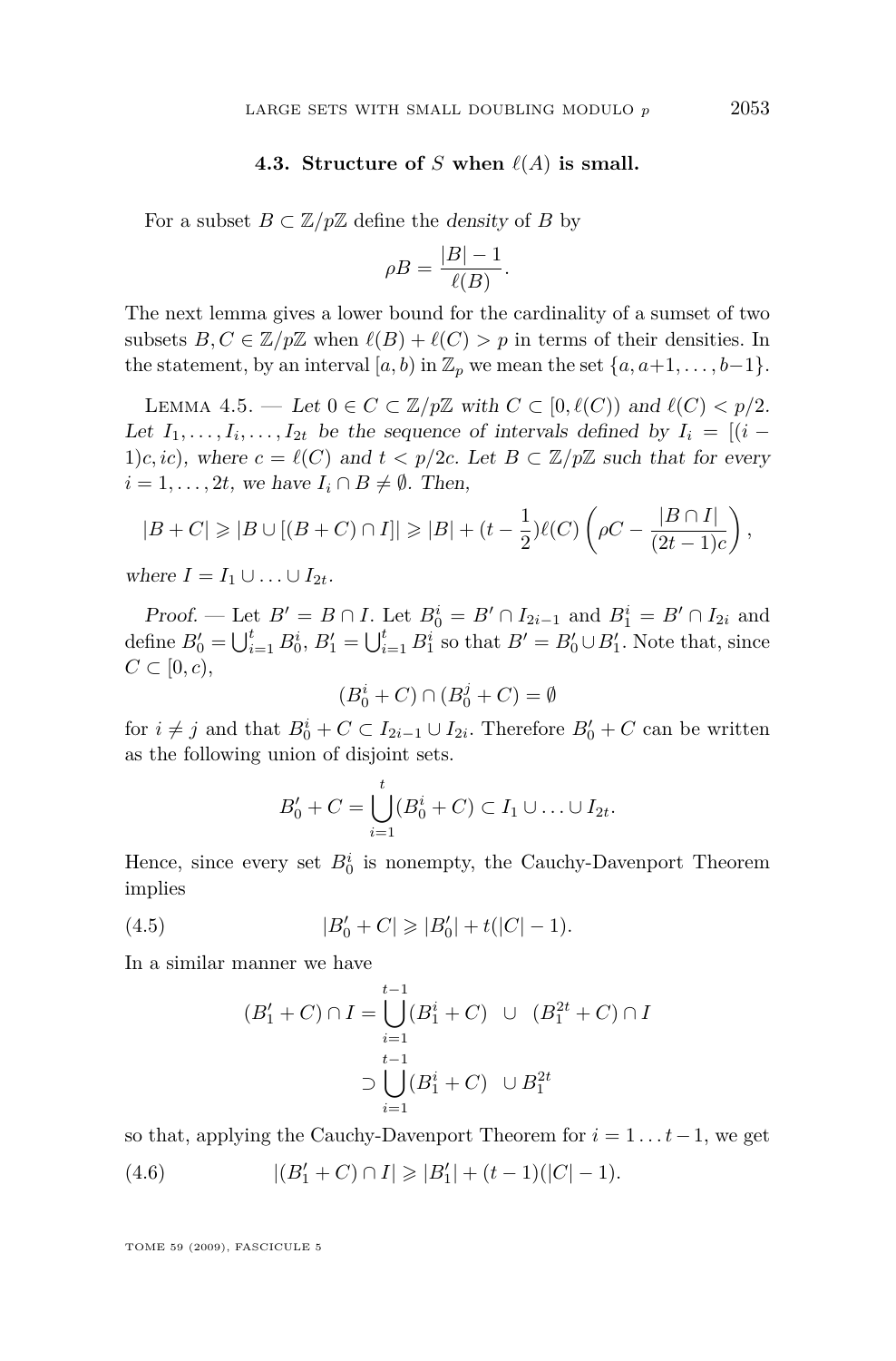<span id="page-12-0"></span>Now we have  $|B + C| \geqslant |B \setminus B'| + |(B'_0 + C) \cap I|$  and likewise  $|B + C| \geqslant$  $|B \setminus B'| + |(B'_1 + C) \cap I|$ , hence, applying [\(4.5\)](#page-11-0) and [\(4.6\)](#page-11-0),

$$
|B + C| \ge |B \setminus B'| + \frac{1}{2} (|(B'_0 + C) \cap I| + |(B'_1 + C) \cap I|)
$$
  
\n
$$
\ge |B| - |B'|/2 + (t - \frac{1}{2})(|C| - 1)
$$
  
\n
$$
\ge |B| + (t - \frac{1}{2})c \left(\rho C - \frac{|B'|}{(2t - 1)c}\right)
$$

which proves the result.  $\Box$ 

Lemma [4.5](#page-11-0) allows us to conclude the proof when the  $(m+3)$ –atom A is contained in a short arithmetic progression.

LEMMA 4.6. — Suppose  $6 \leq m \leq \epsilon |S|$  with  $\epsilon \leq 10^{-4}$ . Suppose furthermore that  $\ell(A) \leq (2 - \delta)(|A| - 1)$ . Then  $\ell(S) \leq |S| + m + 1$ .

Proof. — Set  $a = \ell(A)$ . Write  $p = 2ta + r$ ,  $0 < r < 2a$  and partition  $[0, 2ta)$  into the union of intervals  $I_1, \ldots, I_i, \ldots, I_{2t}$ , where we denote  $I_i =$  $[(i-1)a, ia)$ . Let  $I = \bigcup_{i=1}^{2t} I_i = [0, 2ta)$  and  $S' = S \cap I$ .

Suppose that  $\ell_A(S) + \ell(A) > p$ . Then we have  $I_i \cap S' \neq \emptyset$  for each  $i = 1, \ldots 2t$ . By Lemma [4.5](#page-11-0) with  $B = S$  and  $C = A$ ,

(4.7) 
$$
|S + A| \geq |S| + (t - \frac{1}{2})a\left(\rho A - \frac{|S'|}{(2t - 1)a}\right).
$$

Now we have  $(2t - 1)a > p - 3a$  by definition of *t*. Since  $|A| \leq 3m + 5$  we have  $a = \ell(A) \leqslant 2(|A| - 1) \leqslant 6m + 8$ , and since we have supposed  $m \geqslant 6$ , we get  $a \leq 8m$ . We therefore have

(4.8) 
$$
(2t-1)a > p - 3a \ge p - 24m > (1 - 12\epsilon)p.
$$

By the hypothesis of the Lemma we have  $\rho A \geq 1/(2 - \delta)$ . Together with  $(4.8)$  we get, writing  $|S'| \leq |S| < p/2$ ,

$$
\rho A - \frac{|S'|}{(2t - 1)a} > \frac{1}{2 - \delta} - \frac{1}{2 - 24\epsilon}.
$$

Finally, applying again (4.8), inequality (4.7) becomes

(4.9) 
$$
|S+A| > |S| + \frac{p}{2}(1-12\epsilon)\left(\frac{1}{2-\delta} - \frac{1}{2-24\epsilon}\right).
$$

Now recall that by definition of *A* we have  $|A| \geq m+3$ . We will therefore get that (4.9) contradicts [\(2.3\)](#page-5-0) whenever the righthand side of (4.9) is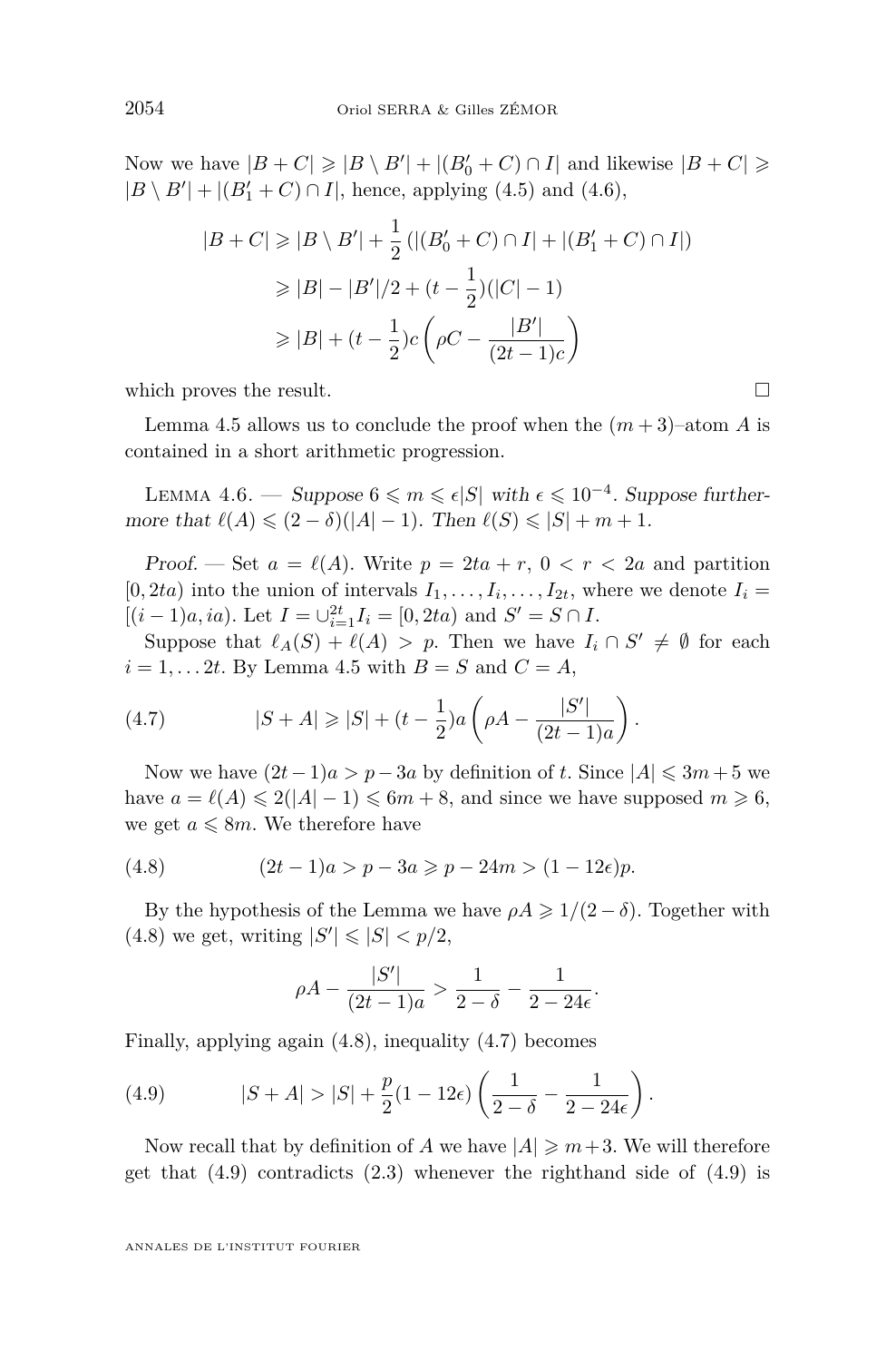<span id="page-13-0"></span>greater than  $|S| + 2|A|$ . Since  $|A| \leq 3m + 5 \leq 4m \leq 2\epsilon p$ , a contradiction is obtained whenever

(4.10) 
$$
\frac{1}{2}(1-12\epsilon)\left(\frac{1}{2-\delta}-\frac{1}{2-24\epsilon}\right) \geq 4\epsilon.
$$

For  $\epsilon \leq 10^{-4}$  the inequality (4.10) is verified for every  $\delta > 5 \cdot 10^{-3}$ . Since Lemma [4.4](#page-10-0) allows us to choose  $\delta$  up to the value  $10^{-1}$ , the hypothesis  $\ell_A(S) + \ell(A) > p$  can not hold, so that the result follows from Lemma [3.4.](#page-6-0)  $\Box$ 

#### **4.4. Structure of** *S* when  $\ell(2A)$  is small.

To conclude the proof of Theorem [1.3](#page-3-0) it remains to consider the case where  $\ell(A) > (2 - \delta)(|A| - 1)$ . We break up the proof into several lemmas.

LEMMA 4.7. — Suppose  $6 \leq m \leq \epsilon |S|$  with  $\epsilon \leq 10^{-4}$ . Suppose furthermore that  $\ell(A) > (2 - \delta)(|A| - 1)$ . Then

- (i)  $|2A|$  ≥  $(3 \delta)(|A| 1)$ .
- $(iii) \ell(A) \leq (1 \delta/2)|2A|$ .

Proof. — By point (a) of the final argument in the proof of Lemma [4.4](#page-10-0) we know that we can not have  $|2A| < (3 - \delta)(|A| - 1)$ . This proves (i).

Since *A* is contained in an arithmetic progression of length less than  $p/2$  (Lemma [4.3\)](#page-9-0) we have  $\ell(A) \leqslant (\ell(2A) + 1)/2$ . Now Lemma [4.4](#page-10-0) implies  $\ell(2A) \leq (2 - \delta)(|2A| - 1)$ , hence  $(\ell(2A) + 1)/2 \leq (1 - \delta/2)|2A|$ . This proves (ii).  $\Box$ 

Next we apply the Plünecke-Ruzsa inequalities to exhibit a subset *T* of *S* that sums to a small sumset with 2*A*. We then show that this set *T* must be contained in an arithmetic progression with few missing elements.

LEMMA 4.8. — Suppose  $6 \leq m \leq \epsilon |S|$  with  $\epsilon \leq 10^{-4}$ . Suppose furthermore that  $\ell(A) > (2 - \delta)(|A| - 1)$ . Then there exists  $T \subset S$  such that, denoting  $\lambda = |T|/|S|$ ,

$$
(4.11) \qquad \qquad |2A| \leq \lambda (4+10\epsilon)(|A|-1),
$$

$$
(4.12) \quad \ell(T) \leqslant |T| + 2\ell(A).
$$

Proof. — By Theorem [4.1](#page-7-0) and [\(2.3\)](#page-5-0), there is  $T \subset S$  such that

$$
|T + 2A| \le (1 + \frac{|A| + m}{|S|})^2 |T| \le |T| + 2(|A| + m) \frac{|T|}{|S|} + \frac{(|A| + m)^2}{|S|} \frac{|T|}{|S|}.
$$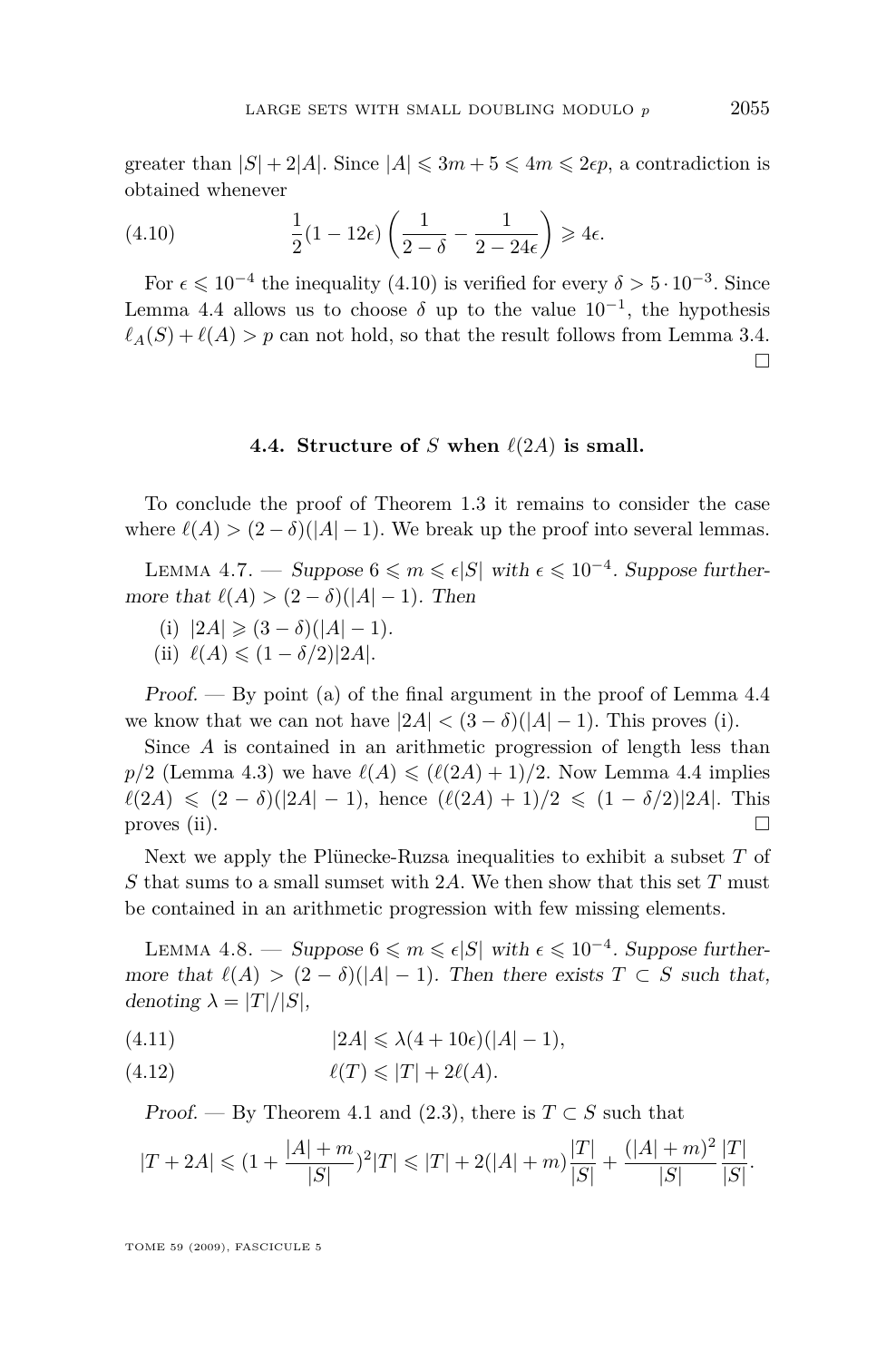<span id="page-14-0"></span>Writing  $|A| + m \leq 3m + 5 + m \leq 5m \leq 5\epsilon |S|$  and  $\lambda = |T|/|S|$  we get

(4.13) 
$$
|T + 2A| \le |T| + \lambda(|A| + m)(2 + 5\epsilon) < p.
$$

Now apply the Cauchy-Davenport Theorem  $|T + 2A| \ge |T| + |2A| - 1$  in  $(4.13)$  to get, since  $|A| \geq m+3$ ,

$$
|2A| - 1 \le \lambda(2|A| - 3)(2 + 5\epsilon), \text{ and}
$$

(4.14) 
$$
|2A| \leq 2\lambda(2+5\epsilon)(|A|-1) - \lambda(2+5\epsilon) + 1.
$$

Notice that if  $\lambda(2 + 5\epsilon) < 1$  then (4.14) gives  $|2A| < 2(|A| - 1) + 1$  which contradicts the Cauchy-Davenport Theorem. Therefore we have  $1 - \lambda(2 + \lambda)$  $5\epsilon$ )  $\leq 0$  and (4.14) yields [\(4.11\)](#page-13-0).

In the remaining part we prove [\(4.12\)](#page-13-0). Recall that the hypothesis of the present lemma together with Lemma [4.4](#page-10-0) imply

(4.15) 
$$
\ell(2A) \leq (2 - \delta)(|2A| - 1).
$$

Suppose first that

(4.16) 
$$
\ell_{2A}(T) + \ell(2A) > p.
$$

Set  $a_2 = \ell(2A)$  and  $p = 2ta_2 + r$  with  $0 < r < 2a_2$ . Let  $I = I_1 \cup \cdots \cup I_{2t}$ with  $I_i = [(i-1)a_2, ia_2)$ . By (4.16) we have  $T ∩ I_i \neq \emptyset$  for each  $i = 1, ..., 2t$ . By Lemma [4.5](#page-11-0) with  $B = T$  and  $C = 2A$ ,

(4.17) 
$$
|T + 2A| \geq |T| + (t - \frac{1}{2})a_2 \left( \rho(2A) - \frac{|T'|}{(2t - 1)a_2} \right)
$$

where  $T' = T \cap I$ . By (4.15) we have  $a_2 \leq 2|2A|$ , so that by using [\(4.11\)](#page-13-0) and  $\lambda \leq 1$  we obtain the following rough upper bound

 $a_2 \le (8 + 20\epsilon)|A| \le 9(3m + 5) \le 36m$ 

where we have used  $\epsilon \leq 1/20$ .

As in the proof of Lemma [4.6,](#page-12-0) we have, by definition of *t*,

(4.18) 
$$
(2t-1)a_2 \geqslant p - 3a_2 \geqslant p - 108m \geqslant p(1 - 54\epsilon)
$$

so that, writing  $|T'| \leq |T| \leq |S| \leq p/2$ , and applying (4.15) we have

$$
\rho(2A) - \frac{|T'|}{(2t-1)a_2} \geqslant \frac{1}{2-\delta} - \frac{1}{2-108\epsilon}.
$$

Applying again (4.18), inequality (4.17) becomes

(4.19) 
$$
|T + 2A| \ge |T| + \frac{p}{2}(1 - 54\epsilon) \left(\frac{1}{2 - \delta} - \frac{1}{2 - 108\epsilon}\right).
$$

On the other hand, (4.13) implies

$$
|T + 2A| \leq |T| + 10m + 25\epsilon m \leq |T| + p(5\epsilon + 25\epsilon^2/2)
$$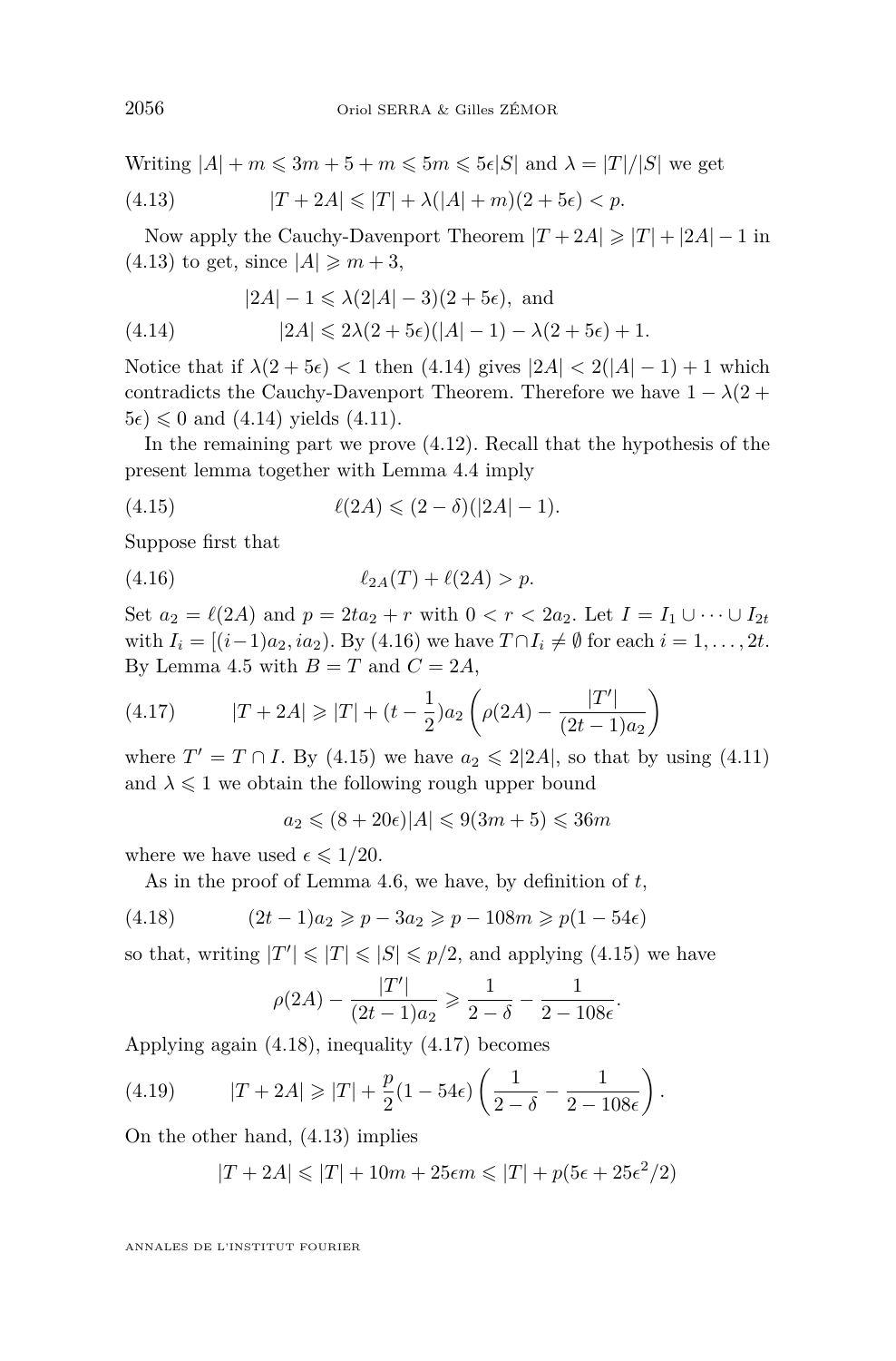which together with [\(4.19\)](#page-14-0) gives

(4.20) 
$$
5\epsilon + 25\epsilon^2/2 \geq \frac{1}{2}(1 - 54\epsilon)\left(\frac{1}{2 - \delta} - \frac{1}{2 - 108\epsilon}\right).
$$

For  $\epsilon = 10^{-4}$  the inequality (4.20) fails to hold for each  $\delta \geq 2 \cdot 10^{-2}$ . Since [\(4.15\)](#page-14-0) holds for every  $\delta \leq 10^{-1}$ , the hypothesis [\(4.16\)](#page-14-0) can not hold, so that the sumset  $T + 2A$  behaves like a sum of integers. Let us write

$$
|T + 2A| = |T| + |2A| + \mu
$$

and check that the conditions of Theorem [3.1](#page-5-0) hold. By Lemma [4.7](#page-13-0) (i) we have

$$
|2A| \geq (3 - \delta)(|A| - 1)
$$
  
\n
$$
\geq (2 + 5\epsilon)|A| + (1 - \delta - 5\epsilon)|A| - 3
$$
  
\n
$$
\geq (2 + 5\epsilon)|A| + \frac{3}{2}
$$

since  $m \geq 6$  and  $|A| \geq m+3 \geq 9$ . Therefore

$$
2|2A| \geqslant 2(2+5\epsilon)|A|+3
$$
  
\n
$$
\geqslant (2+5\epsilon)(|A|+m)+3,
$$

which, since  $\mu \leq (|A| + m)(2 + 5\epsilon) - |2A|$  by [\(4.13\)](#page-14-0), leads to

$$
(4.21)\t\t\t |2A| \ge \mu + 3.
$$

Now by definition of  $\lambda$  we have  $|T| = \lambda |S|$  and we also have  $|S| \geq 11 \epsilon |S|$ , so that

$$
|T| \ge \lambda 11\epsilon |S| \ge \lambda 11m
$$
  

$$
\ge \lambda (2 + 5\epsilon) 5m \ge \lambda (2 + 5\epsilon) (|A| + m)
$$

and, since  $\mu \le \lambda(|A| + m)(2 + 5\epsilon) - |2A|$  by [\(4.13\)](#page-14-0), we obtain

$$
(4.22) \t\t |T| \geqslant \mu + |2A| \geqslant \mu + 4.
$$

Inequalities (4.21) and (4.22) mean that Theorem [3.1](#page-5-0) holds and we have:

$$
\ell(T) \leq |T| + \mu + 1 \leq |T| + |2A| \leq |T| + \ell(2A) \leq |T| + 2\ell(A).
$$

This proves  $(4.12)$  and concludes the lemma.

LEMMA 4.9. — Suppose  $6 \leq m \leq \epsilon |S|$  with  $\epsilon \leq 10^{-4}$ . Suppose furthermore that  $\ell(A)$  >  $(2 - \delta)(|A| - 1)$ . Then  $\ell(S) \le |S| + m + 1$ .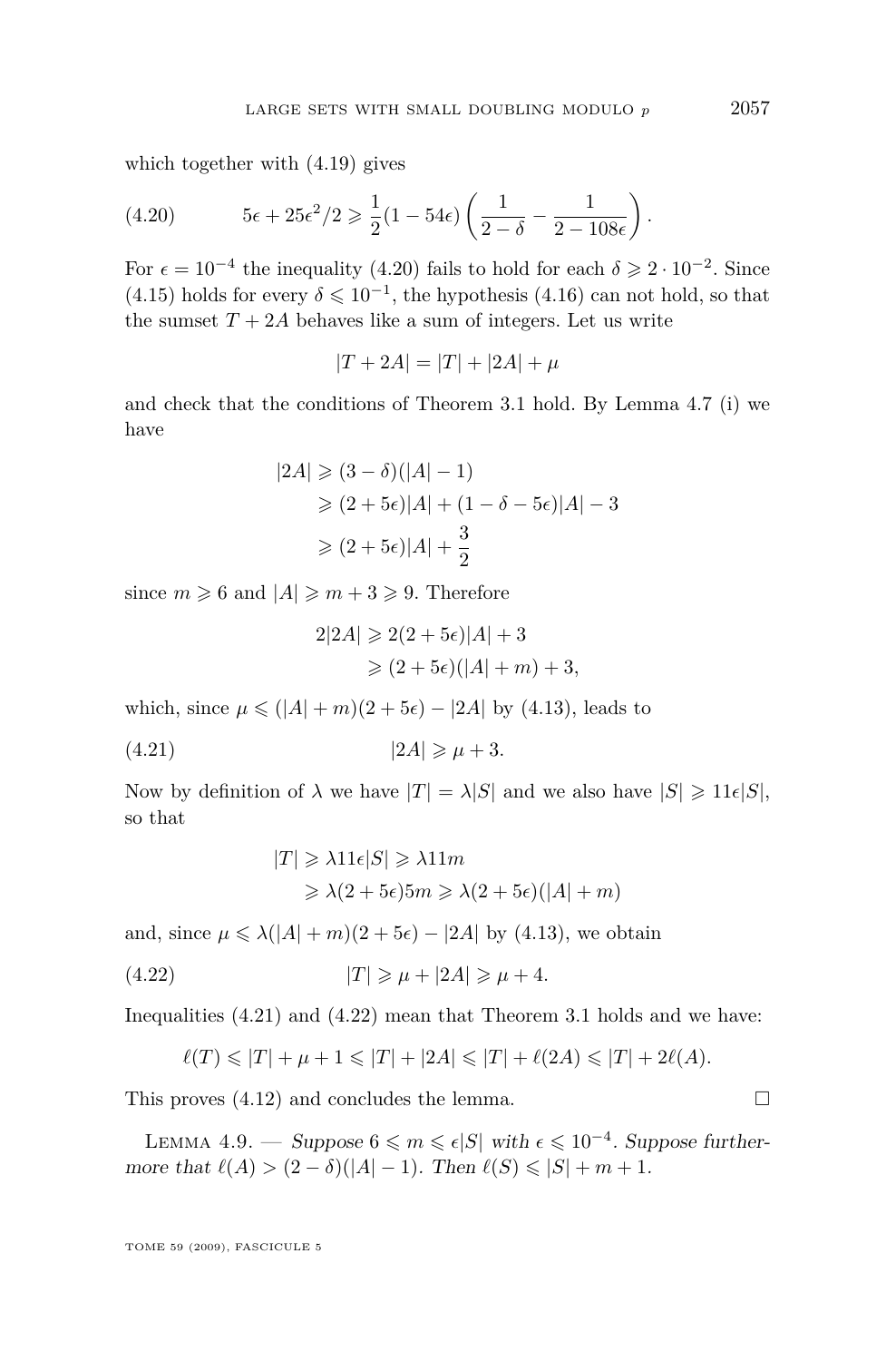<span id="page-16-0"></span>Proof. — Let *T* be the set guaranteed by Lemma [4.8.](#page-13-0) Let  $\overline{T} = S \setminus T$ , which belongs to an interval of length  $p - \ell(T)$ . Set  $a = \ell(A)$ . Let us apply again Lemma [4.5,](#page-11-0) this time with  $B = S$ ,  $C = A$ , and  $t$  defined so as to have  $p - \ell(T) = 2ta + r$ ,  $0 \leq r < 2a$ . As before, set  $I = I_1 \cup \cdots \cup I_{2t}$  with  $I_i = [(i-1)a, ia]$ . Note that  $T \cap I = \emptyset$ , so that  $\overline{T} \cap I = S \cap I$ . Let us first suppose

(4.23) *`A*(*S*) + *`*(*A*) *> p*

which implies  $\overline{T} \cap I_i \neq \emptyset$  for every  $i = 1, \ldots, 2t$ , so that by Lemma [4.5,](#page-11-0) and denoting  $\overline{T}' = \overline{T} \cap I = S \cap I$ ,

(4.24) 
$$
|S + A| \geq |S \cup [(S + A) \cap I]|
$$

$$
\geq |S| + (t - \frac{1}{2})a \left( \rho A - \frac{|\overline{T}'|}{(2t - 1)a} \right).
$$

By definition of *t* and by [\(4.12\)](#page-13-0) we have

(4.25) 
$$
(2t-1)a > p - \ell(T) - 3a \geqslant p - |T| - 5a.
$$

Now Lemma [4.7](#page-13-0) (ii) and [\(4.11\)](#page-13-0) give the following upper bound on *a*

$$
a\leqslant |2A|\leqslant \lambda(4+10\epsilon)|A|\leqslant \lambda(4+10\epsilon)4m\leqslant \lambda(4+10\epsilon)2\epsilon p
$$

so that we can write  $-\overline{5a} \ge -\lambda f(\epsilon)p$  with  $f(\epsilon) = 10(4 + 10\epsilon)\epsilon$ . Writing  $|T| = \lambda |S| < \lambda p/2$ , (4.25) becomes

(4.26) 
$$
(2t-1)a > p(1 - \lambda(\frac{1}{2} + f(\epsilon))).
$$

Next we write  $|\overline{T}'| \leq |\overline{T}| = |S| - |T| = (1 - \lambda)|S|$ , so that  $|S| \leq p/2$  gives

(4.27) 
$$
|\overline{T}'| \leq \frac{p}{2}(1-\lambda).
$$

Finally we bound *ρA* from below. Apply again Lemma [4.7](#page-13-0) (ii) and [\(4.11\)](#page-13-0) to get

$$
\ell(A) \leqslant (1-\delta/2)|2A| \leqslant (1-\delta/2)\lambda(4+10\epsilon)(|A|-1),
$$

so that we have

(4.28) 
$$
\rho A \geqslant \frac{1}{\lambda (1 - \delta/2)(4 + 10\epsilon)}.
$$

Applying (4.26), (4.27) and (4.28) to (4.24) now gives

$$
|S+A|>|S|+\frac{p}{2}\left[\frac{1-\lambda(\frac{1}{2}+f(\epsilon))}{\lambda(1-\delta/2)(4+10\epsilon)}-\frac{1}{2}(1-\lambda)\right].
$$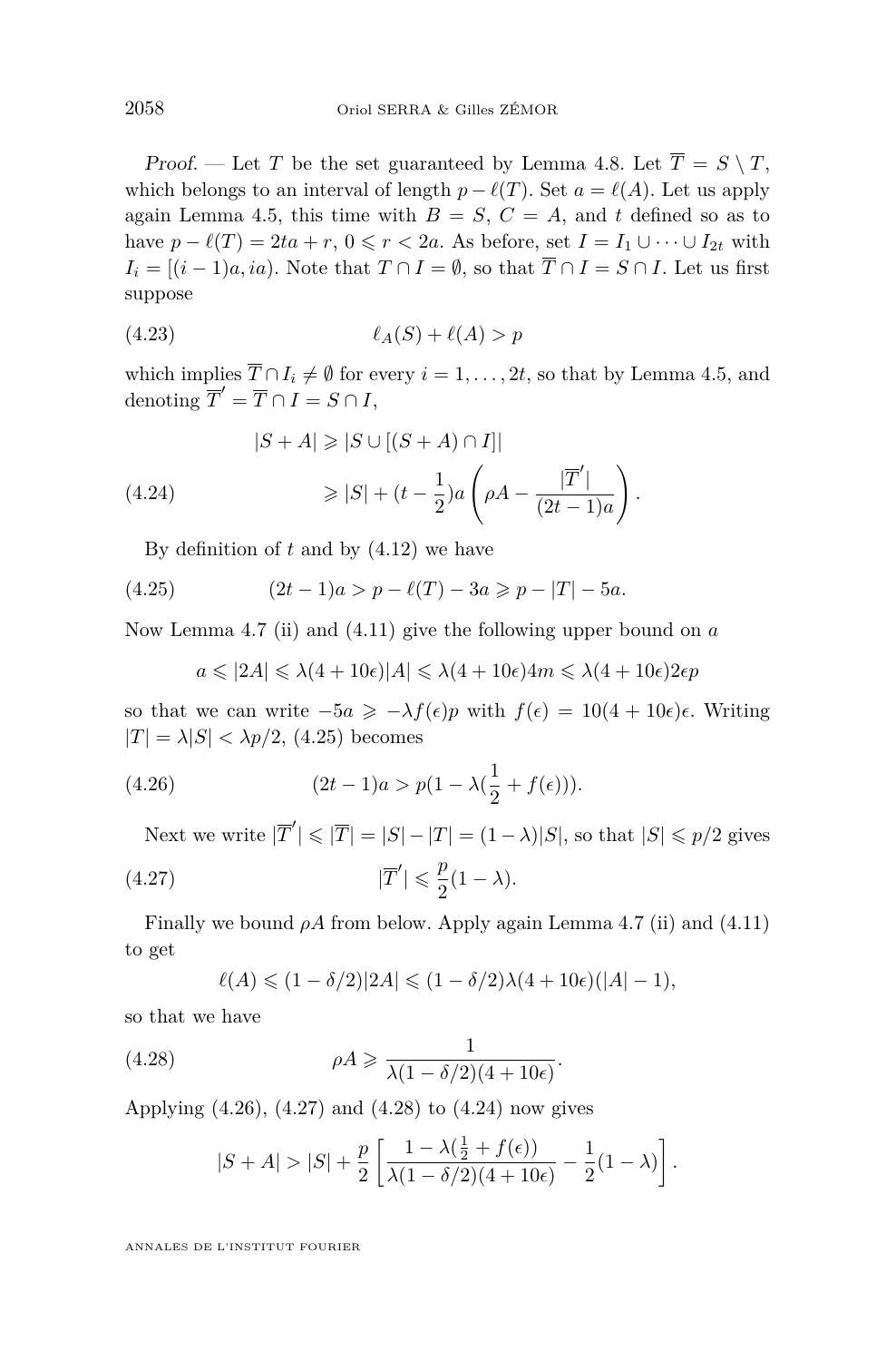<span id="page-17-0"></span>Together with [\(2.3\)](#page-5-0), writing  $|A| \leq 4m$  and  $m \leq \epsilon p/2$ , we obtain

(4.29) 
$$
\frac{1-\lambda(\frac{1}{2}+f(\epsilon))}{\lambda(1-\delta/2)(4+10\epsilon)}-\frac{1}{2}(1-\lambda)-5\epsilon<0.
$$

Now there exists  $\epsilon_{\delta} > 5.8 \cdot 10^{-3} > 0$  such that for every  $\epsilon \leq \epsilon_{\delta}$ , the lefthandside of (4.29) is strictly positive for every value of  $\lambda \in [0,1]$ . In that case (4.29) can not hold and we obtain a contradiction with the hypothesis  $(4.23)$ . Therefore Theorem [3.1](#page-5-0) implies the result.

**Numerical values.** As it has been shown in the proofs Theorem [1.3](#page-3-0) holds with  $\epsilon = 10^{-4}$ . As for the value of  $p_0$ , we use  $m \geq 6$  in Section [4,](#page-7-0) so in order to cover smaller values of *m*, the prime *p* should satisfy the condition in Lemma [3.5](#page-7-0) that  $\log_4 p \geq 6m + 11 \geq 47$  which is equivalent to  $p \geqslant 2^{94}$ . We have tried to strike a balance between readability and obtaining the best possible constants. These values of  $\epsilon$  and  $p_0$  are not the best possible, but they give a reasonable account of what can be achieved through the methods of this paper.

#### BIBLIOGRAPHY

- [1] Y. F. Bilu, V. F. Lev & I. Z. Ruzsa, "Rectification principles in additive number theory", Discrete Comput. Geom. **19** (1998), no. 3, Special Issue, p. 343-353, Dedicated to the memory of Paul Erdős.
- [2] G. A. FREŬMAN, "The addition of finite sets. I", Izv. Vysš. Učebn. Zaved. Matematika **1959** (1959), no. 6 (13), p. 202-213.
- [3] ——— , "Inverse problems in additive number theory. Addition of sets of residues modulo a prime", Dokl. Akad. Nauk SSSR **141** (1961), p. 571-573.
- [4] ——— , Foundations of a structural theory of set addition, American Mathematical Society, Providence, R. I., 1973, Translated from the Russian, Translations of Mathematical Monographs, Vol 37, vii+108 pages.
- [5] B. Green & I. Z. Ruzsa, "Sets with small sumset and rectification", Bull. London Math. Soc. **38** (2006), no. 1, p. 43-52.
- [6] Y. O. HAMIDOUNE, "On the connectivity of Cayley digraphs", European J. Combin. **5** (1984), no. 4, p. 309-312.
- [7] ——— , "An isoperimetric method in additive theory", J. Algebra **179** (1996), no. 2, p. 622-630.
- [8] ——— , "Subsets with small sums in abelian groups. I. The Vosper property", European J. Combin. **18** (1997), no. 5, p. 541-556.
- [9] ——— , "Some results in additive number theory. I. The critical pair theory", Acta Arith. **96** (2000), no. 2, p. 97-119.
- [10] Y. O. Hamidoune & Ø. J. Rødseth, "An inverse theorem mod *p*", Acta Arith. **92** (2000), no. 3, p. 251-262.
- [11] Y. O. HAMIDOUNE, O. SERRA & G. ZÉMOR, "On the critical pair theory in  $\mathbb{Z}/p\mathbb{Z}$ ", Acta Arith. **121** (2006), no. 2, p. 99-115.
- [12] ——— , "On the critical pair theory in abelian groups: beyond Chowla's theorem", Combinatorica **28** (2008), no. 4, p. 441-467.